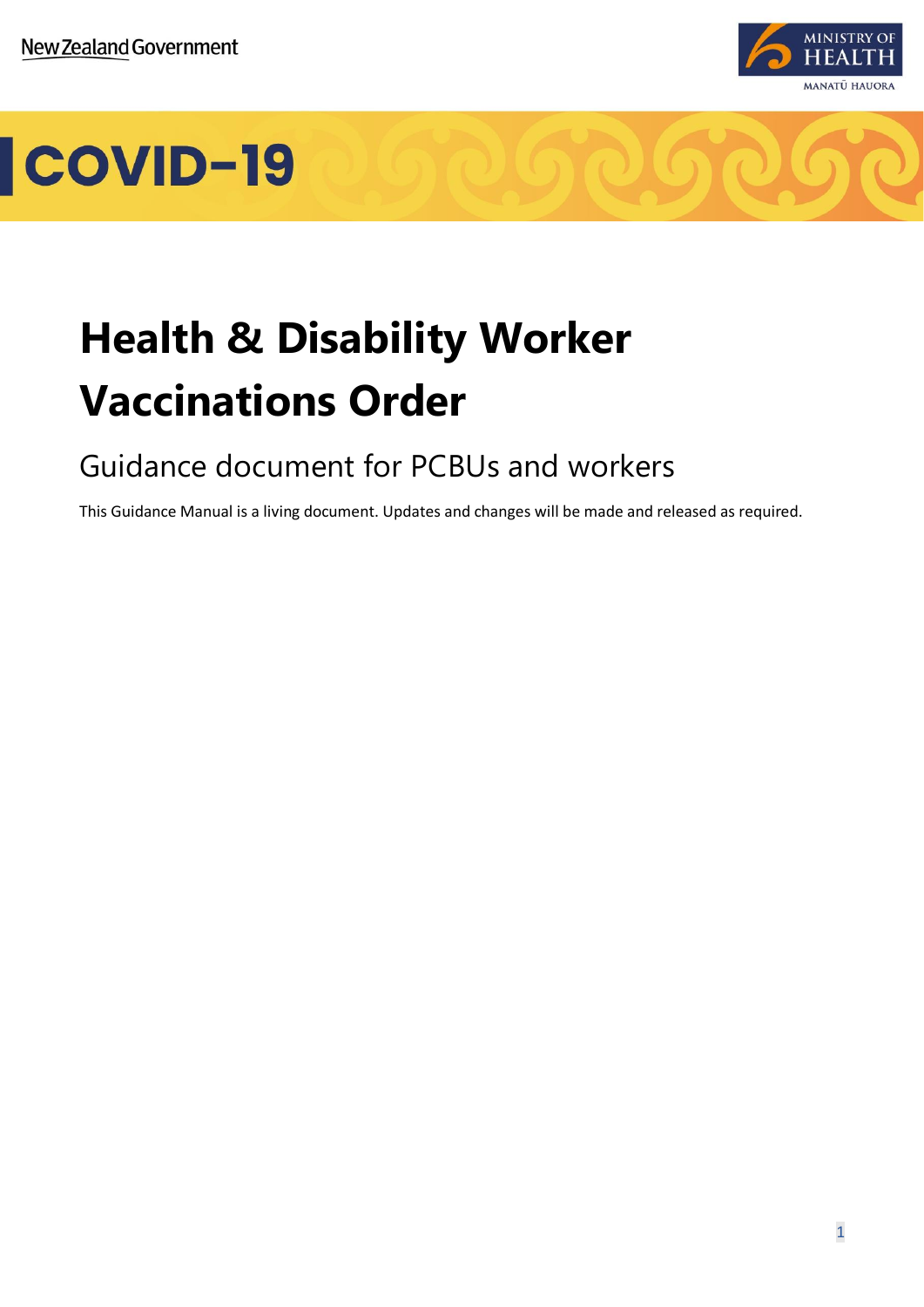# <span id="page-1-0"></span>Summary of Changes

| <b>Version</b> | Date             | Section/<br><b>Appendix</b>             | <b>Summary of Changes</b>                                                                                                                                                     |
|----------------|------------------|-----------------------------------------|-------------------------------------------------------------------------------------------------------------------------------------------------------------------------------|
| 0.1            | 22 October 2021  |                                         | Initial guidance document created.                                                                                                                                            |
| 0.2            | 23 October 2021  |                                         | Minor corrections                                                                                                                                                             |
| 0.3            | 26 October 2021  |                                         | Additional FAQs and wording to improve clarity                                                                                                                                |
| 0.4            | 5 November 2021  | Sections 2.2 &<br>4.1<br>Appendix 5 & 6 | Made changes to clarify who is required to be<br>vaccinated against COVID-19 and the exemption<br>process.                                                                    |
| 0.5            | 11 November 2021 |                                         | Corrected definition of care and support worker                                                                                                                               |
| 0.6            | 24 January 2022  |                                         | Addition of Astra Zeneca and Boosters<br>Changes to the Vaccination Order for Health and<br>Disability workers to include a booster dose required by<br>six months (183 days) |
| 0.7            | 15 February 2022 |                                         | Changed deadline date to 11.59 pm Thursday 24<br>February 2022                                                                                                                |
| 0.8            | 13 May 2022      | Appendix 5                              | Updated process flows to include process flow for 1A                                                                                                                          |

# <span id="page-1-1"></span>Document Approval

| <b>Date</b> | 22 October 2021 |
|-------------|-----------------|
|             |                 |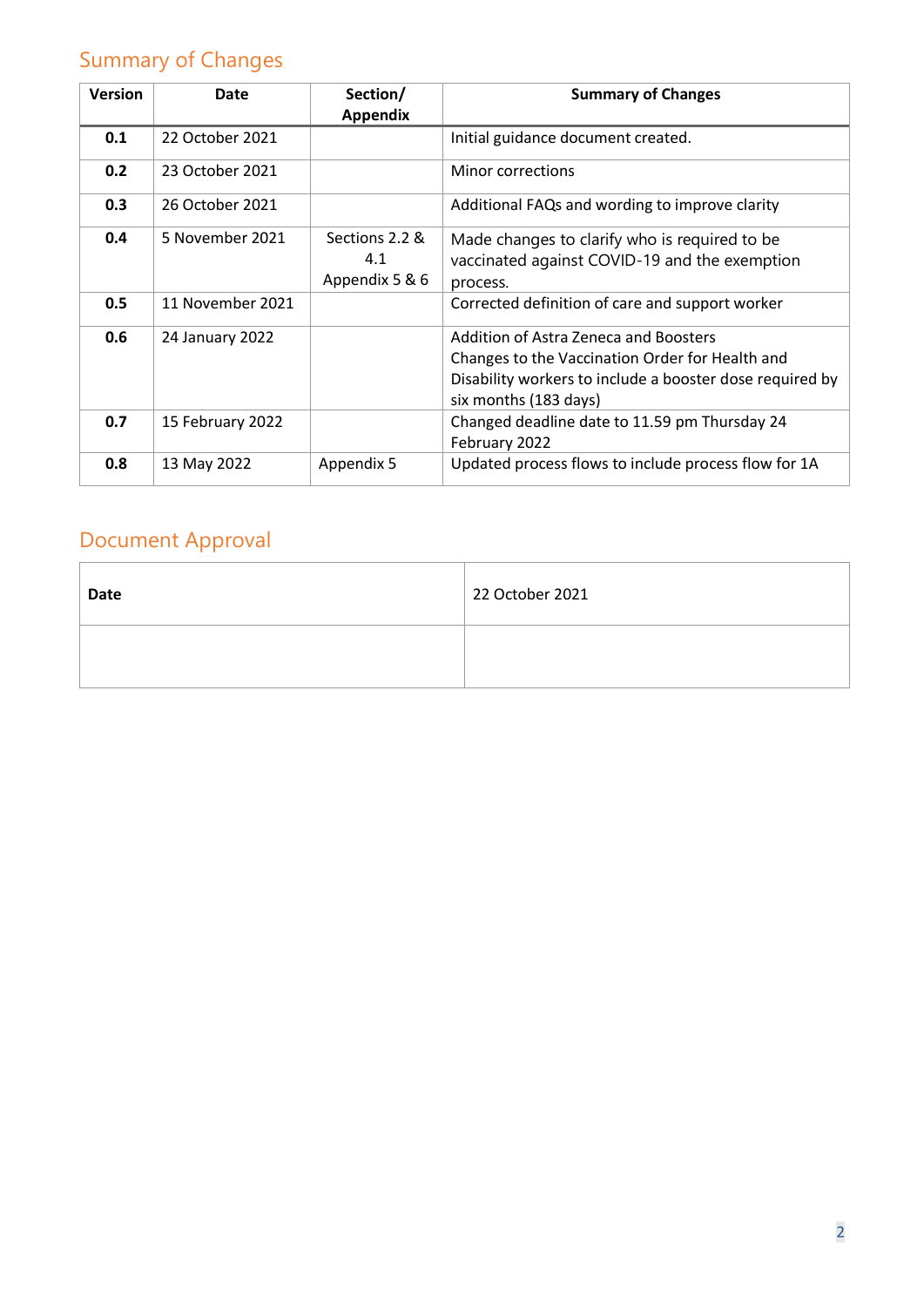# **Table of Contents**

| Specific responsibilities in relation to monitoring and compliance under the Vaccinations Order 11     |  |
|--------------------------------------------------------------------------------------------------------|--|
|                                                                                                        |  |
| Appendix 1 - Summary of Vaccinations Order and amendments affecting the Health and Disability Sector13 |  |
|                                                                                                        |  |
|                                                                                                        |  |
|                                                                                                        |  |
|                                                                                                        |  |
|                                                                                                        |  |
|                                                                                                        |  |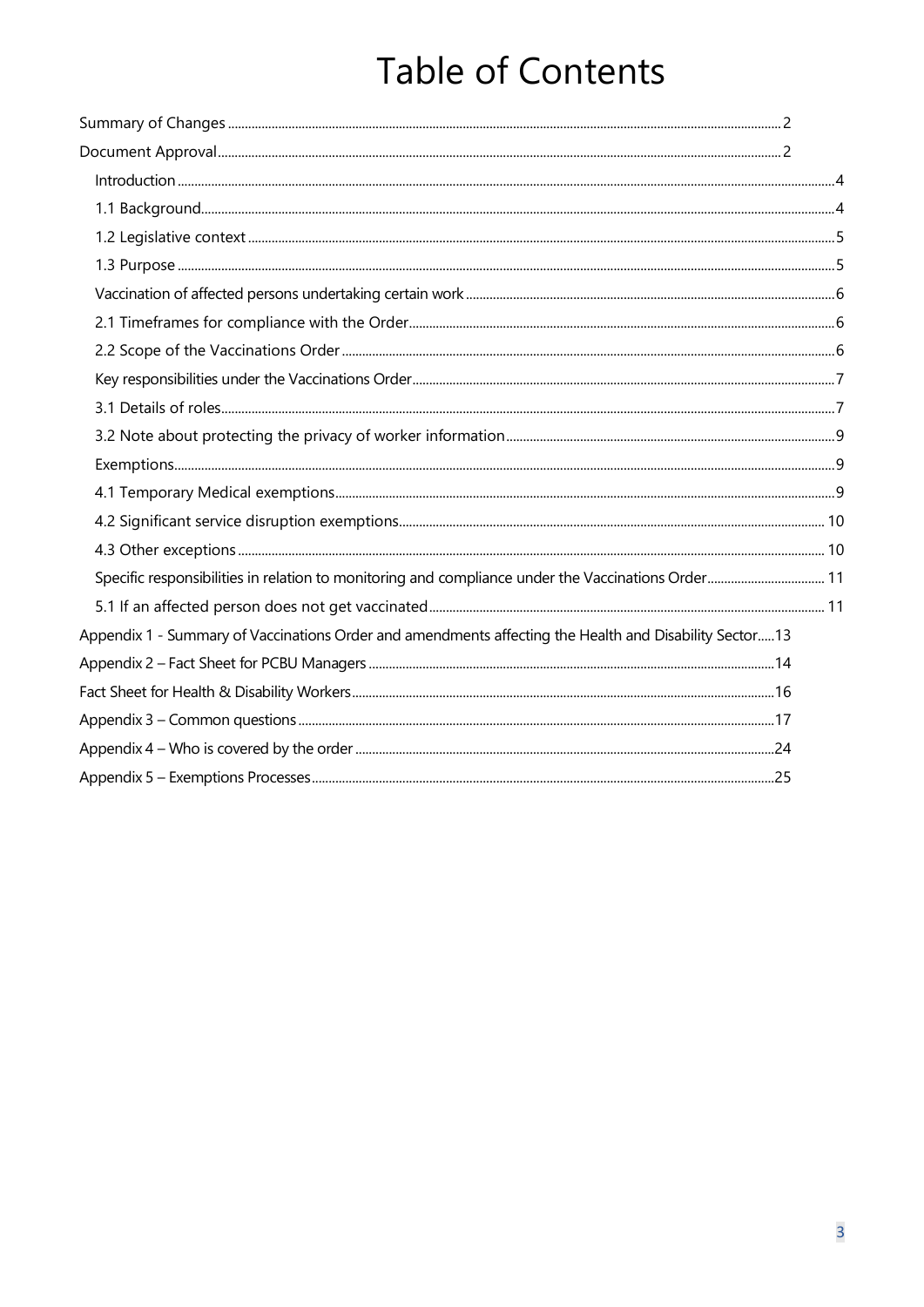# <span id="page-3-0"></span>Introduction

# <span id="page-3-1"></span>1.1 Background

The New Zealand Government has responded to the global COVID-19 pandemic with a range of public health initiatives.

The Government's goal is to get everyone in Aotearoa New Zealand aged 5 and over vaccinated against COVID-19. The COVID-19 vaccination is free – it doesn't matter what your visa or citizenship status is.

The vaccine that is primarily used in New Zealand is the Pfizer/BioNTech COVID-19 Vaccine.

Recognizing that some people are at higher risk of coming into contact with the virus or, because of their age or health status, are more likely to experience poorer outcomes if they do fall ill with COVID-19, the vaccine has been progressively rolled out to people, depending on which one of four groups they are in, as follows:

| <b>Groups</b>      | <b>Details</b>                                                                                                                                             |
|--------------------|------------------------------------------------------------------------------------------------------------------------------------------------------------|
| <b>Group One</b>   | Group 1 includes people working at the border or in MIQ, and the people they<br>live with (household contacts).                                            |
|                    | Border workers undertaking certain work at MIQ facilities, ports and airports<br>who are at the greatest risk of exposure to COVID-19 must get vaccinated. |
| <b>Group Two</b>   | High-risk frontline health workers and their household contacts, and people<br>living in high-risk places                                                  |
|                    | Also includes frontline staff who interact with customers and provide transport<br>and logistic services directly supporting the vaccination programme.    |
| <b>Group Three</b> | People aged 65 and over, and those at risk of getting very sick from COVID-19.                                                                             |
| <b>Group Four</b>  | Everyone else aged 12 or over, with vaccinations to be given to people in five-<br>year age bands in descending order of age.                              |

#### **Table 1: Summary of COVID-19 vaccine rollout groups**

Healthcare and disability workers are a valued and critical part of New Zealand's pandemic response, and early evidence suggests that vaccination may reduce transmission of the Delta and Omicron variant of COVID-19 and reduce the risk of serious illness, which would burden New Zealand's health system.

Healthcare and disability workers have been able to be vaccinated against COVID-19 since March 2021, and District Health Boards have already achieved significant high rates of voluntary vaccination so far.

Vaccination remains our strongest and most effective tool to protect against infection and disease, and we need as many workers as possible to be vaccinated to allow our health services to respond to the pandemic and deliver everyday health services with as little disruption as possible.

Workers mandated as part of the Health and Disability sector must have received two vaccines by 11.59pm on 1 January 2022.

A further change to the Order that took affect at 11.59 pm Monday 14 February 2022 now requires mandated workers to have a booster dose if eligible, by 25 February 2022 (11.59 pm on 24 February 2022) or by six months (183 days) after completion of their primary course.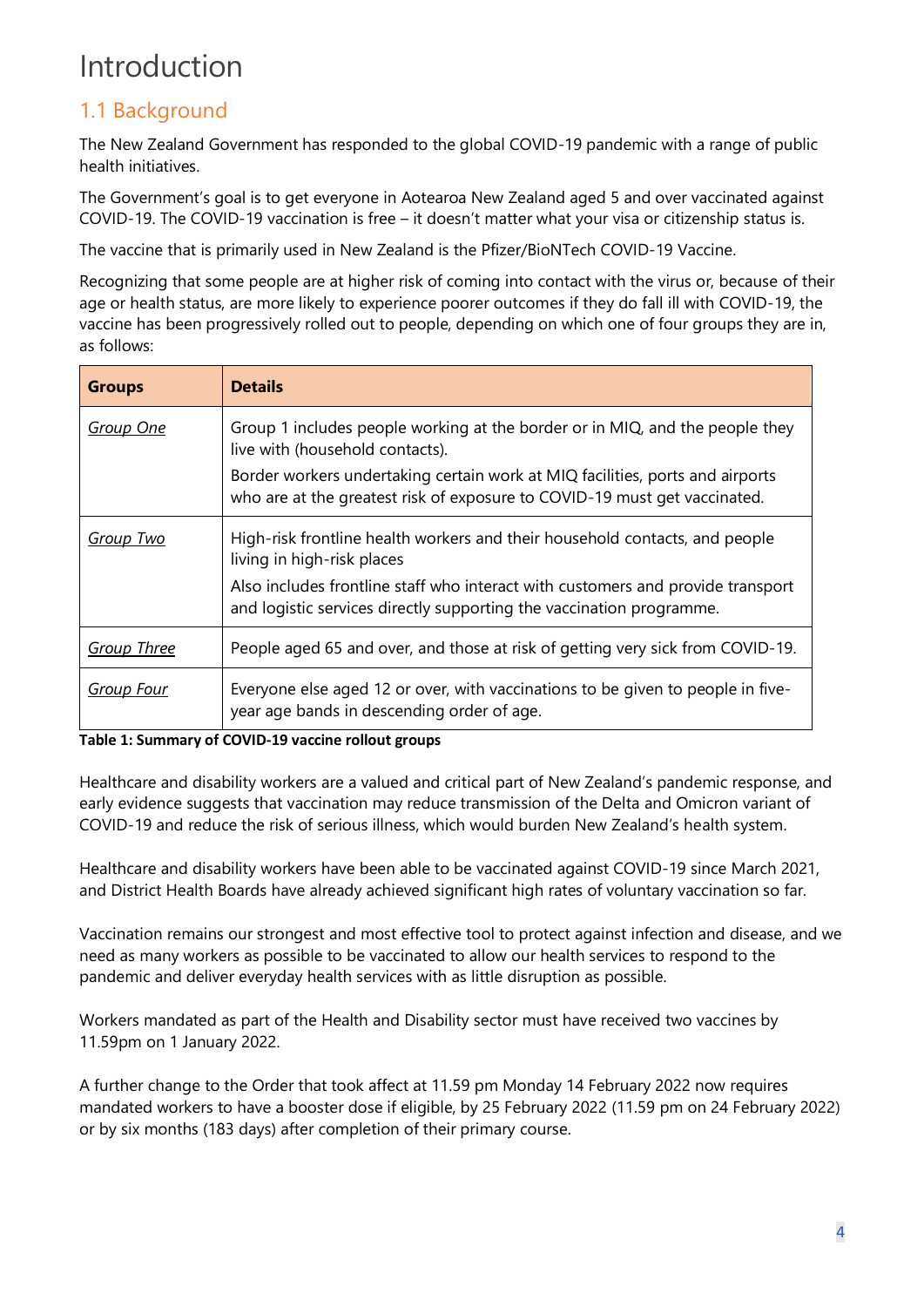# <span id="page-4-0"></span>1.2 Legislative context

On 11 October 2021, the New Zealand Government announced that health and disability workers will be required to be vaccinated against Covid-19 under the *COVID-19 Public Health Response* (Vaccinations) Order 2021 ("the Order").

The Order is a legally binding health instruction which requires certain groups of health and disability workers to be vaccinated to undertake certain work.

### <span id="page-4-1"></span>1.3 Purpose

This guidance document is designed primarily for Persons Conducting a Business or Undertaking (PCBUs) that employ or engage workers who undertake certain work in settings where healthcare occurs.

This document outlines:

- the purpose and scope of the Vaccination Order
	- o the timeframes under the Order
	- o the responsibilities of PCBUs under the Order, including assessing whether a worker is an 'affected person'
- implications for PCBUs not meeting their responsibilities under the Order.

This document may also be used by health and disability agencies and other organisations involved in COVID-19 vaccination, or as part of ensuring monitoring and compliance.

This document aims to consolidate and make it easy to find and understand the Order. There may therefore be links to publicly available information, a consolidation of information you have already received, and new information.

This Guidance Manual is a living document. Updates and changes will be made and released as required.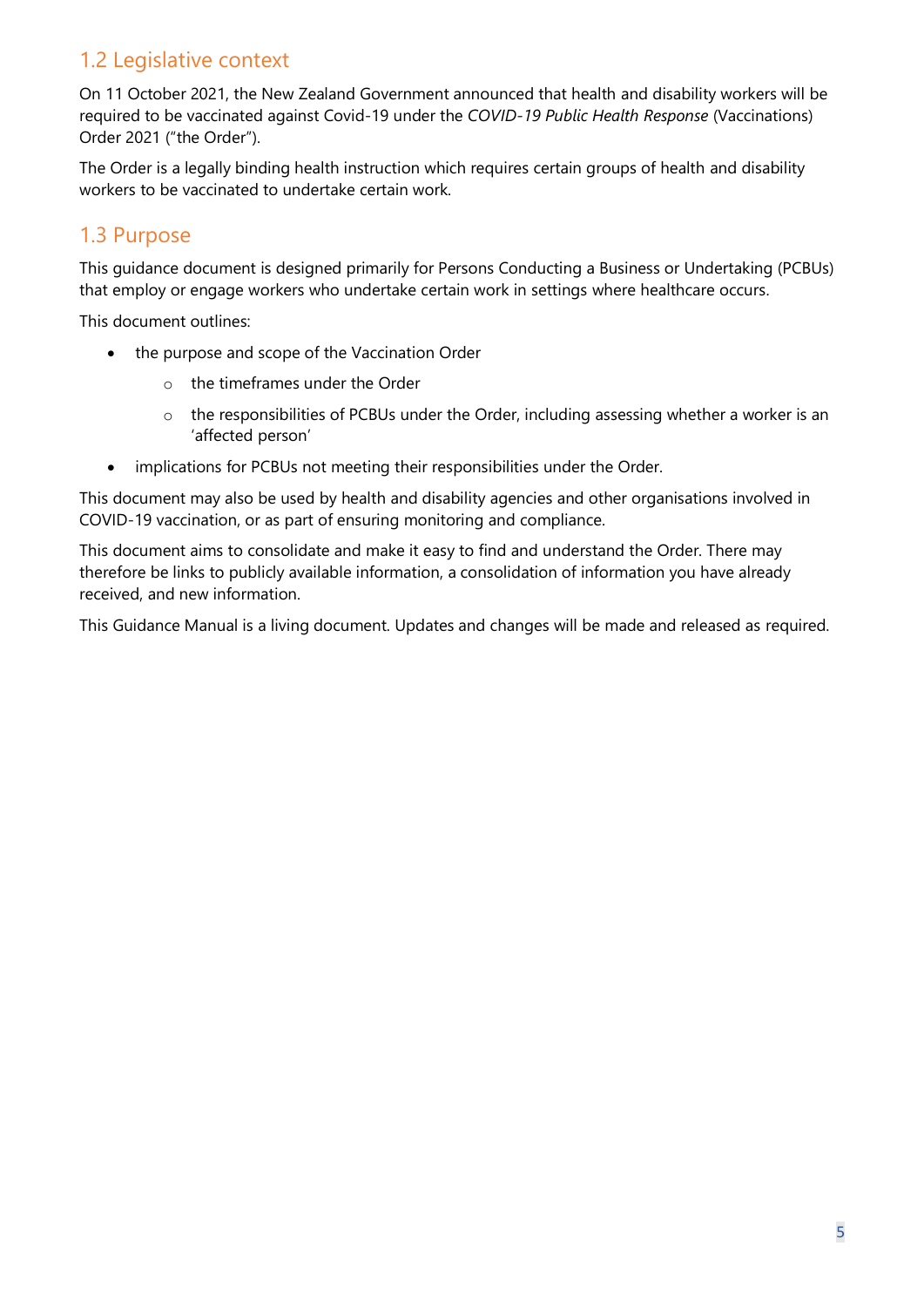# <span id="page-5-0"></span>Vaccination of affected persons undertaking certain work

## <span id="page-5-1"></span>2.1 Timeframes for compliance with the Order

The table below summarises the timeframes that workers under the Order must meet.

|                                                                        | 1st dose by      | 2nd dose by    | Booster dose by                                                                      |
|------------------------------------------------------------------------|------------------|----------------|--------------------------------------------------------------------------------------|
|                                                                        | 11.59pm on       | 11.59pm on     | 11.59pm on                                                                           |
| <b>Health &amp; Disability</b><br><b>Workers (Affected</b><br>Persons) | 15 November 2021 | 1 January 2022 | 24 February 2022 if<br>eligible or 183 days after<br>completion of primary<br>course |

#### **Table 2: Timeframes for compliance with the Order**

The Vaccinations Order mandates that a booster dose is required by six months (183 days) from the end of the primary vaccination course. If the mandated date of your booster dose for your workforce falls before the date your vaccine booster shot is due (which is six months after completion of your primary course), you are not required to get your booster until you reach the six-month threshold. However, you are eligible for a vaccine booster shot from three months after the completion of your primary vaccine course and we recommend you take the opportunity for an earlier dose, rather than wait the full six months.

You must be 18 years or older to receive a booster dose. If you have people who work for you, who are under 18 years old and have had their primary vaccination course, they are able to continue to work.

Although the Vaccinations Order requires a booster dose six months after the primary course of vaccines, we would like to encourage all employers to support staff to get their booster vaccinations at three months (if clinically appropriate).

Any worker who does not comply with any of the above vaccination deadlines must not work in a role which requires them to be vaccinated under Schedule 2 of the Order.

Accepted vaccines can be found [here.](https://www.legislation.govt.nz/regulation/public/2021/0094/latest/LMS573022.html?search=ad_regulation___2021___25_an%40bn%40rc%40dn%40apub%40aloc%40apri%40apro%40aimp%40bgov%40bloc%40bpri%40bmem%40rpub%40rimp_rc%40ainf%40anif%40bcur%40rinf%40rnif%40raif%40rasm%40rrev_y_aw_se&p=1#LMS573022)

### <span id="page-5-2"></span>2.2 Scope of the Vaccinations Order

The Government has prioritised health and disability workers for vaccination since March 2021. The Order clarifies those workers who are affected persons for mandatory vaccination from 15 November 2021.

Affected persons include:

- $\bullet$  Health practitioners (as defined by the [HPCA\)](https://www.legislation.govt.nz/act/public/2003/0048/latest/DLM203312.html) who see patients in person.
- workers who work in close proximity to health practitioners providing services to members of the public (for example, reception and administration staff in general practice, shop assistants in community pharmacies).
- workers employed or engaged by certified providers, which includes workers at a facility providing hospital care, rest home care, residential disability care or fertility services (for example, anyone working in a hospital setting such as laundry staff, orderly, administration staff, or rest home staff like kitchen and cleaning staff).
- care and support workers who are employed or engaged to carry out work that includes going to the home or place of resident of another person (including those living in the home or place of residence of a family member) to provide care and support services funded by the Ministry of Health, a DHB or ACC.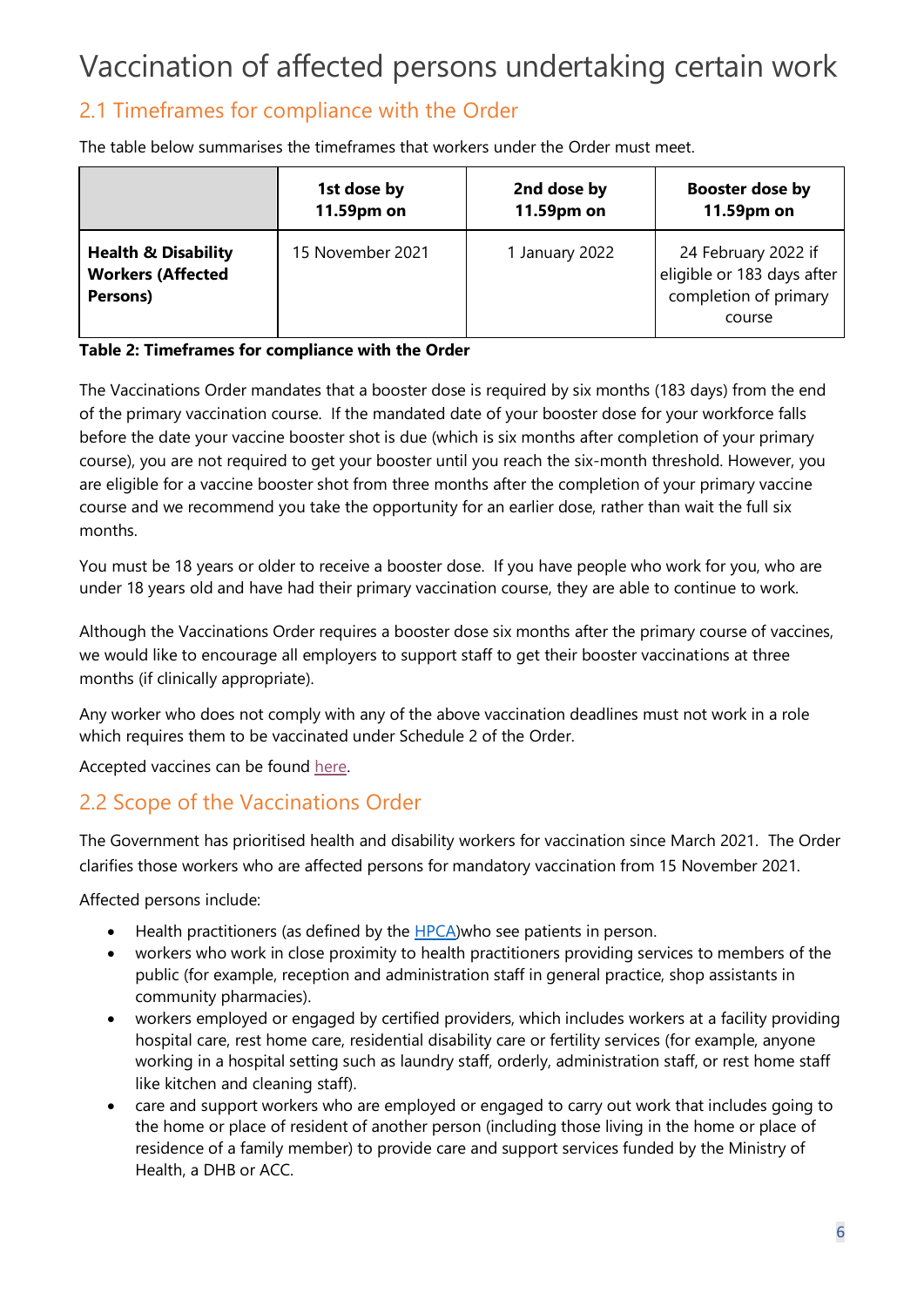# Key responsibilities under the Vaccinations Order

## 3.1 Details of roles

The table below outlines the roles and responsibilities of PCBUs, affected persons, MoH and DHBs under the Order in relation to keeping vaccination records and ensuring only vaccinated workers undertake certain work.

<span id="page-6-1"></span><span id="page-6-0"></span>

|                                          | <b>PCBUs/Employers</b>                                                                                                                                                                                                                                                                                                                                                                                                                                     | <b>Affected persons</b>                                                                                                                                                                                                                                                                                                                                                                                                                                                                                                                                                                                          | <b>MoH/DHBs</b>                                                                                                                                                                                                                              |
|------------------------------------------|------------------------------------------------------------------------------------------------------------------------------------------------------------------------------------------------------------------------------------------------------------------------------------------------------------------------------------------------------------------------------------------------------------------------------------------------------------|------------------------------------------------------------------------------------------------------------------------------------------------------------------------------------------------------------------------------------------------------------------------------------------------------------------------------------------------------------------------------------------------------------------------------------------------------------------------------------------------------------------------------------------------------------------------------------------------------------------|----------------------------------------------------------------------------------------------------------------------------------------------------------------------------------------------------------------------------------------------|
| In relation to<br>the Order              | • Must determine whether a person is a health<br>and disability worker<br>• Must assess whether a worker is an affected<br>person                                                                                                                                                                                                                                                                                                                          | • Must get vaccinated if they fall into one of the<br>affected groups listed in Table 2 (in order to begin,<br>continue or resume working in their present role)<br>• Health workers must have had their $1st$ dose by<br>11.59pm on 15 November 2021, 2 <sup>nd</sup> dose by<br>11.59pm on 1 January 2022 and booster dose if<br>eligible, by 11.59pm on 24 February 2022 or 183<br>days after the completion of their primary course<br>• After the dates above, any new workers covered by<br>the Order will need to have their vaccine doses in<br>line with the above requirements before starting<br>work | • MoH has developed the COVID-19<br>Immunisation Register (CIR) to keep<br>records of COVID-19 vaccinations<br>• MoH must provide PCBU/employer<br>with worker vaccination status<br>information if Privacy Act obligations<br>have been met |
| In relation to<br>vaccination<br>records | • Maintain a safe, confidential way to record<br>the vaccination status of workers covered by<br>this Order<br>• Seek assurance of the vaccination status of<br>affected persons within their responsibility<br>employed by other PCBUs<br>• Provide factsheets for workers which outline<br>the information that PCBUs will share about<br>them<br>• Ensure the contact details of affected<br>persons are captured before they carry out<br>certain work | • Receive factsheets from employer about the<br>information they will share about workers<br>• Must provide and maintain their contact details<br>(telephone and email address) to their employer<br>• Advise the employer after they have received their<br>first, second and booster doses of the vaccine<br>• Register on the My Covid Record website and/or<br>provide other suitable evidence of vaccination to<br>provide to the employer<br>• Note that worker information will be held and<br>managed in accordance with the Privacy Act 2020<br>and Health Information Privacy Code 2020                | Receive and maintain accurate worker<br>information from PCBUs/Employers<br>for inclusion in the centralised<br>register<br>Provide compliance reporting to<br>PCBUs/Employers and WorkSafe                                                  |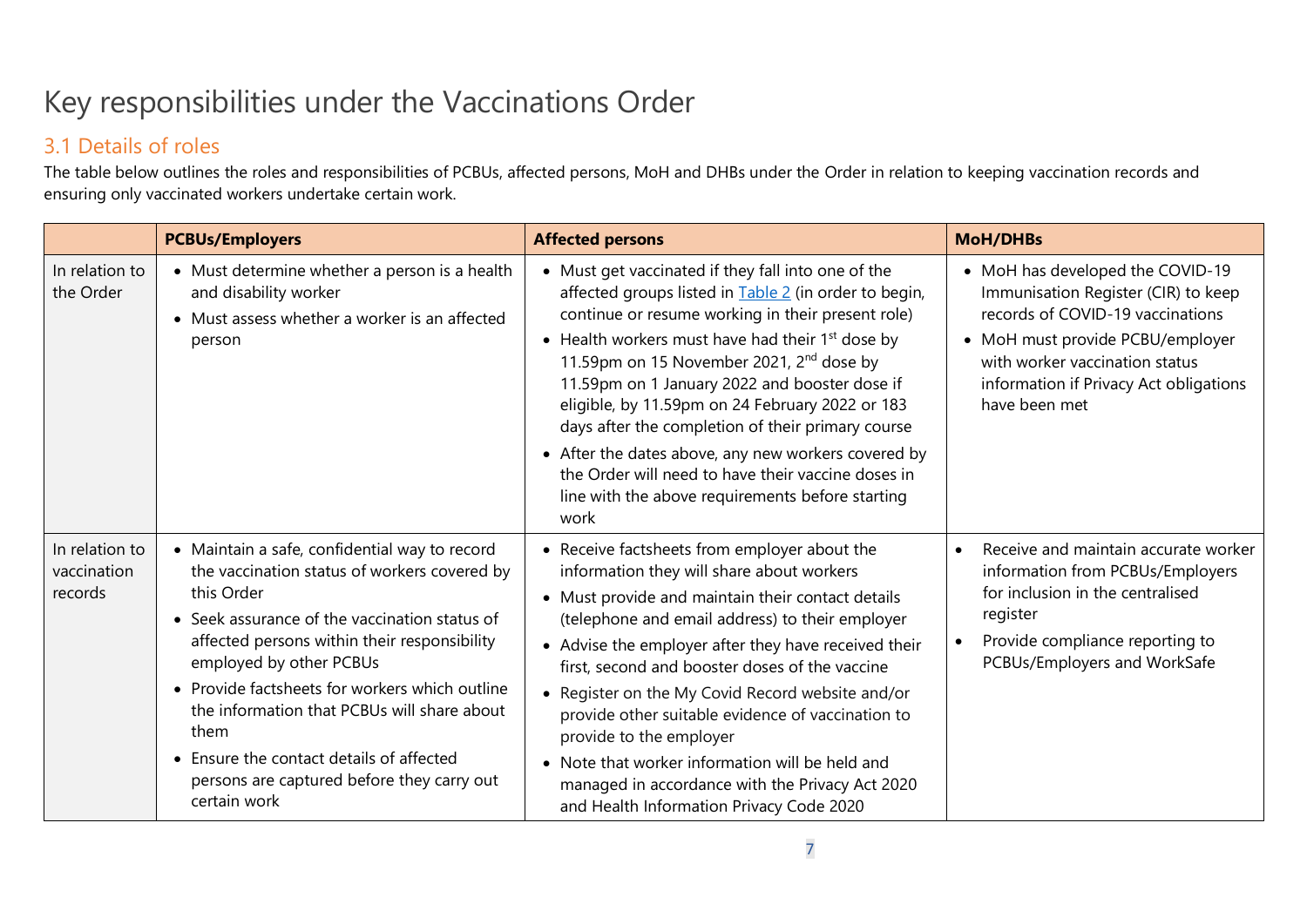|                                            | <b>PCBUs/Employers</b>                                                                                                                                                                                                                                                                                                                                                                                                                                                                                                                                                                                                             | <b>Affected persons</b>                                                                                                                                                                                                                                                                                                                                                                                                                                                                                                                                                                                                       | <b>MoH/DHBs</b>                                                                                                                                                                    |
|--------------------------------------------|------------------------------------------------------------------------------------------------------------------------------------------------------------------------------------------------------------------------------------------------------------------------------------------------------------------------------------------------------------------------------------------------------------------------------------------------------------------------------------------------------------------------------------------------------------------------------------------------------------------------------------|-------------------------------------------------------------------------------------------------------------------------------------------------------------------------------------------------------------------------------------------------------------------------------------------------------------------------------------------------------------------------------------------------------------------------------------------------------------------------------------------------------------------------------------------------------------------------------------------------------------------------------|------------------------------------------------------------------------------------------------------------------------------------------------------------------------------------|
|                                            | • Check vaccination status of workers by<br>sighting copies of an individual's COVID-19<br>immunisation status from My Covid Record<br>or other suitable evidence of vaccination<br>• Maintain records where there is a change of<br>employment status<br>• Provide accurate worker information to MoH<br>for inclusion in the centralised register if<br>required by MoH<br>• Complete a risk assessment with exempted<br>workers to identify and agree risk mitigations<br>for those workers to continue to do their role<br>safely<br>• Can contact MoH for advice, support or<br>clarification on: healthorders@health.govt.nz | • Note that worker information can only be accessed<br>by the employer and authorised enforcement<br>officers<br>• If they receive a Temporary Medical Exemption, they<br>must notify their employer.<br>• If exempted, must commit to adopting all necessary<br>risk mitigations agreed with the PCBU/employer to<br>ensure their safety and the safety of those they work<br>with                                                                                                                                                                                                                                           |                                                                                                                                                                                    |
| In relation to<br>getting a<br>vaccination | • Notify, educate and support workers and<br>affected persons of their responsibility to get<br>vaccinated and boosted<br>• Not prevent any worker from being<br>vaccinated if their appointment to be<br>vaccinated or boosted falls within their<br>working hours<br>• We encourage employers to pay employees<br>should they need to be vaccinated or<br>boosted during working hours                                                                                                                                                                                                                                           | • Speak to employer, peers, union, vaccination<br>provider (e.g.: general practice, community<br>pharmacy, urgent care, Hauora Maori, Pacific<br>provider) to find out more about getting vaccinated,<br>the vaccination process or the vaccine itself<br>• Speak to employer about any special vaccination<br>arrangements that have been made with the DHB in<br>their region<br>• Book their vaccine by going onto the Book My<br>Vaccine website, by calling the COVID Vaccination<br>Healthline on 0800 28 29 26 8am-8pm, 7 days a<br>week, or attend a drive-through or walk-in<br>vaccination clinic without a booking | • DHBs may make special<br>arrangements with PCBUs for<br>vaccinating their workers where<br>required<br>• DHBs will prioritise health and<br>disability workers for a vaccination |

**Table 5: Summary of key responsibilities**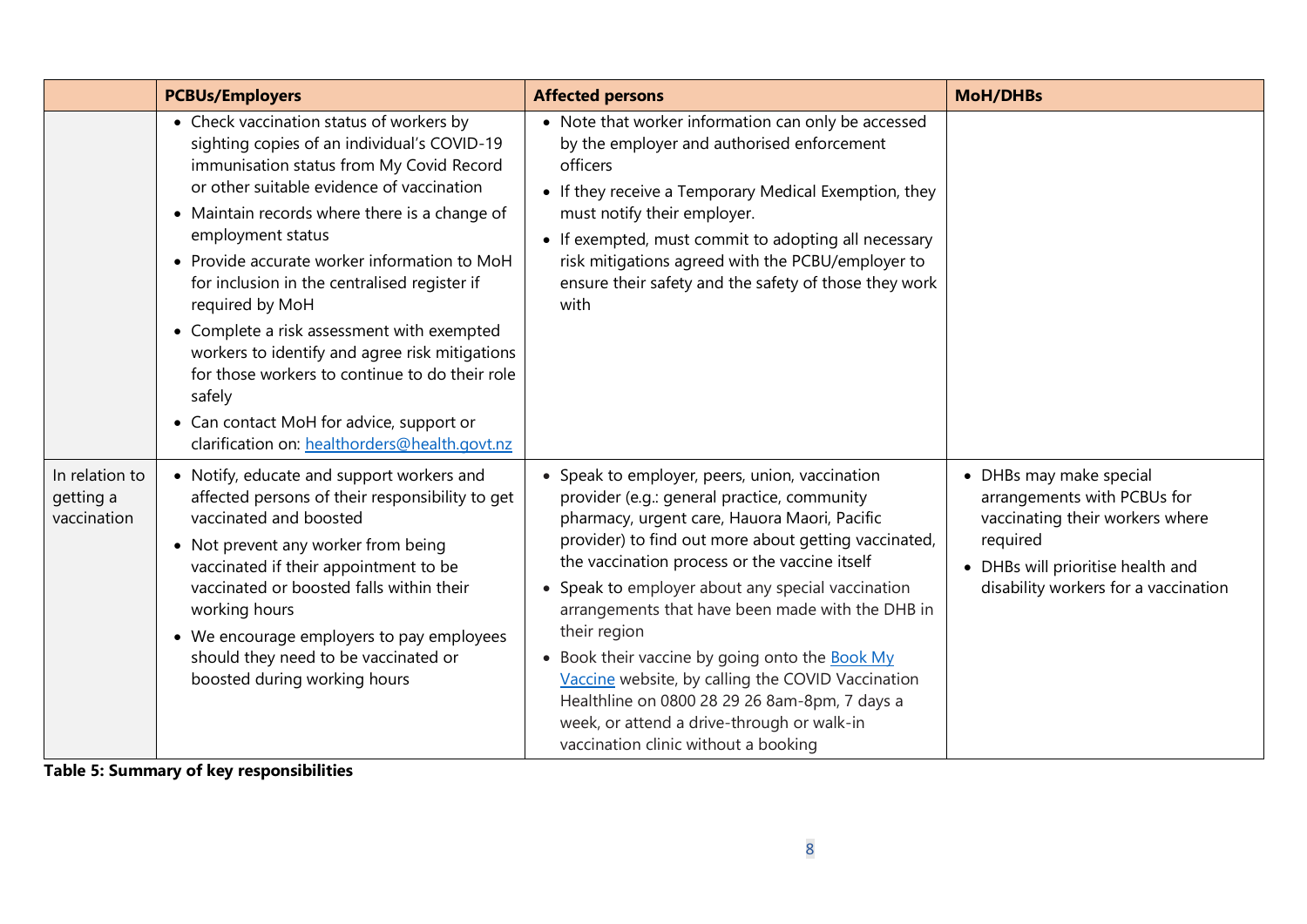### <span id="page-8-0"></span>3.2 Note about protecting the privacy of worker information

Keeping worker health information secure is important, and the MoH takes this responsibility very seriously. Access to the CIR is limited to those with logon access rights, and all access is recorded and can be audited.

Only PCBUs/employers and the MoH CIR support team can see information about health workers. On a "need to know" basis, some other MoH staff can see anonymised information from the CIR to assist with the COVID-19 response.

Workers' information is held and managed in accordance with the [Privacy Act 2020](https://www.legislation.govt.nz/act/public/2020/0031/latest/LMS23223.html) and the [Health](https://www.privacy.org.nz/assets/Codes-of-Practice-2020/Health-Information-Privacy-Code-2020-website-version.pdf)  [Information Privacy Code 2020.](https://www.privacy.org.nz/assets/Codes-of-Practice-2020/Health-Information-Privacy-Code-2020-website-version.pdf) In addition, all information stored in the CIR is held securely in compliance with [Ministry of Health standards.](https://www.health.govt.nz/nz-health-statistics/access-and-use/data-protection-and-privacy) 

Any worker wanting to know what information is held about them on the CIR can contact the MoH at: [information@health.govt.nz.](mailto:information@health.govt.nz)

### <span id="page-8-1"></span>Exemptions

The Government wants everybody who is carrying out work in health to be vaccinated. There are very few [exceptions](https://www.health.govt.nz/our-work/diseases-and-conditions/covid-19-novel-coronavirus/covid-19-response-planning/covid-19-mandatory-vaccinations/covid-19-exemptions-mandatory-vaccination) to this. Process maps for exemptions can be found in Appendix 5.

### <span id="page-8-2"></span>4.1 Temporary Medical exemptions

- There are very few situations where a vaccine is contraindicated and, as such, a [medical exemption](https://www.health.govt.nz/our-work/diseases-and-conditions/covid-19-novel-coronavirus/covid-19-response-planning/covid-19-mandatory-vaccinations/covid-19-exemptions-mandatory-vaccination#temp-exempt) is expected to be rarely required.
- Exemptions should be limited to situations where a suitable alternative COVID-19 vaccine is not readily available for the individual.
- Exemptions should be for a specified time, reflecting, for example, recovery from clinical conditions or the availability of alternate vaccines.
- It is likely that most people who are not medically exempt can be safely vaccinated, with some requiring extra precautions.
- Overseas medical exemptions are not applicable and must be applied for again.

The medical exemption duration is up to 6 months, with the ability to apply for a new exemption if required. This time period will allow individuals who can safely be vaccinated, with either the same vaccine or an alternative vaccine, as appropriate, to be protected against COVID-19 in a timely way.

Workers may be exempt from the requirement to be vaccinated if they meet the criteria for temporary COVID-19 Vaccine Medical Exemptions:

- A suitably qualified medical practitioner or nurse practitioner reviews the consumer's medical history and assessed the person's state of health, and considers that the vaccination is clinically contradicted for the person in accordance with the criteria, and completes and submits an application (on the approved application form), including all the medical evidence supporting the application to the MoH, and
- Upon receipt of the application the MoH panel assesses and makes a recommendation to the Director-General of Health who approves or declines the exemption.
- This process may take up to 10 working days from receipt.

A suitably qualified health practitioner is a Medical Practitioner or Nurse Practitioner, who is registered with the relevant responsible authority, has an ongoing clinical relationship with the consumer, and holds a current Annual Practising Certificate (APC) issued by their regulatory body.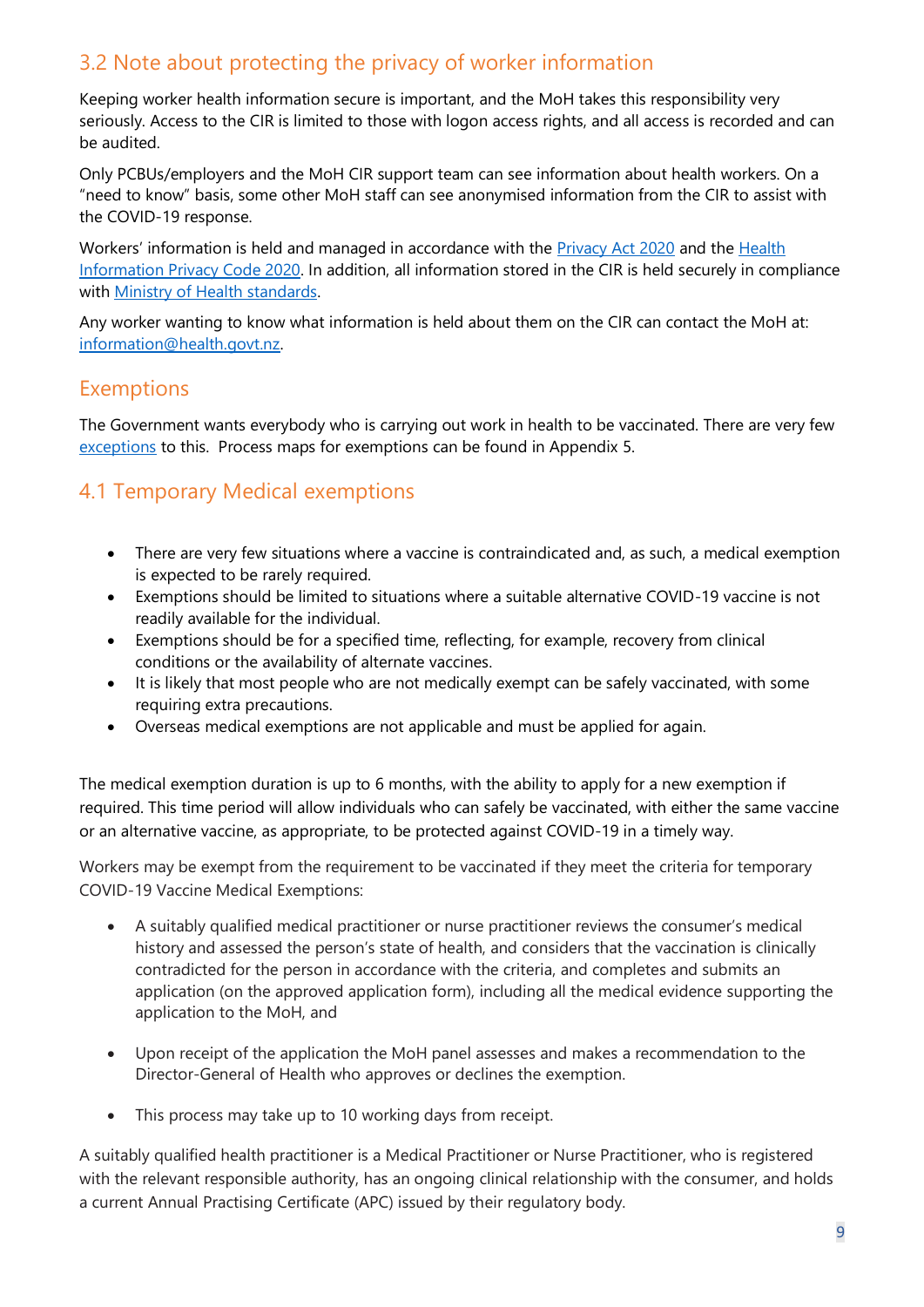Information regarding the clinical criteria for exemption is available on the New Zealand Ministry of Health [Website.](https://www.health.govt.nz/our-work/diseases-and-conditions/covid-19-novel-coronavirus/covid-19-response-planning/covid-19-mandatory-vaccinations/covid-19-exemptions-mandatory-vaccination#temp-exempt)

A worker may not apply for an exemption themselves, even if they are a suitably qualified health practitioner.

There is no guarantee that workers who receive a health exemption may continue to work in their role.

### <span id="page-9-0"></span>4.2 Significant service disruption exemptions

A new process to manage [service disruption exemptions](https://www.health.govt.nz/our-work/diseases-and-conditions/covid-19-novel-coronavirus/covid-19-response-planning/covid-19-mandatory-vaccinations/covid-19-exemptions-mandatory-vaccination#service-disruption) for the health and disability sector was announced on 10 November2021.

The employer (PCBU) of the worker needs to apply for a temporary significant service disruption on their behalf. An affected health and disability sector worker who is self-employed will apply as their own PCBU.

The application requires the PCBU to include details of its planning for risk management, health protection, impact on its service and efforts to support the 'affected' worker's vaccination.

A plan is required for each 'affected' worker.

The application is submitted to the temporary significant service disruption panel run by the Ministry of Health, which makes a recommendation to accept or decline the application to the COVID-19 Response Minister.

### <span id="page-9-1"></span>4.3 Other exceptions

An unvaccinated person may be permitted to enter and carry out work covered by this Order, if the work is unanticipated, necessary, and time-critical and cannot be carried out by a person who is vaccinated; and it must be carried out to prevent the workplace from ceasing operations.

Exceptions in these circumstances may only be granted by the responsible government chief executive. In all cases, appropriate personal protective equipment must be used in line with Ministry of Health guidelines.

A person who is not vaccinated may enter a workplace without approval if they need to enter to preserve or protect a person's life, health, or safety in an emergency; or they are authorised or required to by law.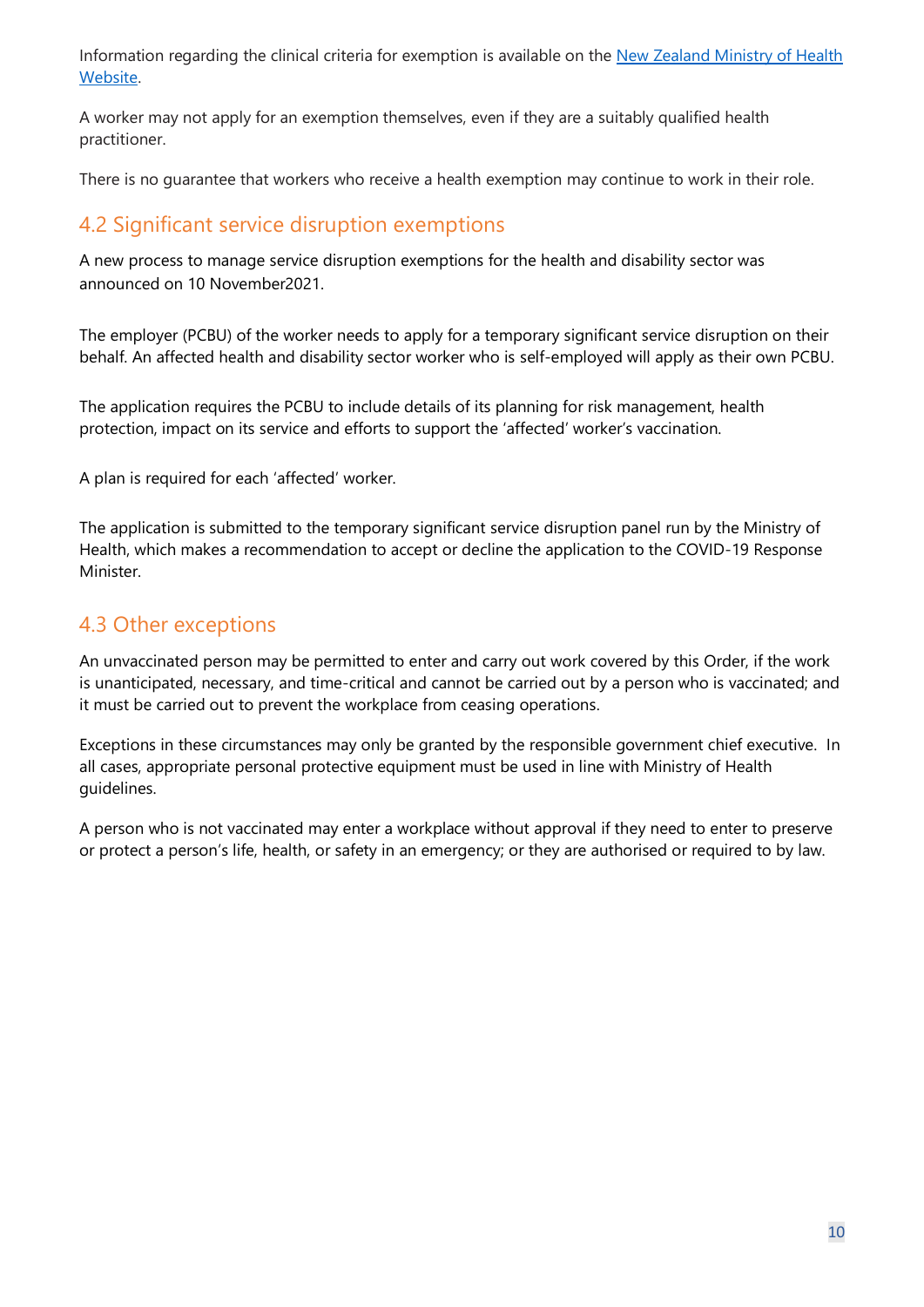# Specific responsibilities in relation to monitoring and compliance under the Vaccinations Order

# 5.1 If an affected person does not get vaccinated

Affected persons who remain unvaccinated after the requirements come into effect will need to discuss options with their employer. They will not be able to continue working in a role that is subject to this Order until they are vaccinated.

<span id="page-10-1"></span><span id="page-10-0"></span>

|                                 | <b>PCBUs/Employers</b>                                                                                                                                                                                                                                                                                                                                                                                                                                                                                                                                                                                                                                                                                                                                                                                               | <b>Affected persons</b>                                                                                                                                                                                                                                                                                                                                                                                                                                                                                                                                                                                                               | <b>MoH</b>                                                                                                                                                                                                                                                                                                                                                                                         | <b>Worksafe</b>                                                                                                                                                                                                                                                                                        |
|---------------------------------|----------------------------------------------------------------------------------------------------------------------------------------------------------------------------------------------------------------------------------------------------------------------------------------------------------------------------------------------------------------------------------------------------------------------------------------------------------------------------------------------------------------------------------------------------------------------------------------------------------------------------------------------------------------------------------------------------------------------------------------------------------------------------------------------------------------------|---------------------------------------------------------------------------------------------------------------------------------------------------------------------------------------------------------------------------------------------------------------------------------------------------------------------------------------------------------------------------------------------------------------------------------------------------------------------------------------------------------------------------------------------------------------------------------------------------------------------------------------|----------------------------------------------------------------------------------------------------------------------------------------------------------------------------------------------------------------------------------------------------------------------------------------------------------------------------------------------------------------------------------------------------|--------------------------------------------------------------------------------------------------------------------------------------------------------------------------------------------------------------------------------------------------------------------------------------------------------|
| In relation<br>to<br>compliance | • From 11.59pm on 1 January 2022,<br>PCBUs must not allow an affected<br>person to carry out certain<br>work unless satisfied that the<br>affected person has had the 2 <sup>nd</sup><br>dose, or a booster vaccine from<br>11.59pm 24 February, if eligible, or<br>183 days after completion of their<br>primary course.<br>• Must make the records it makes<br>under the Order available to an<br>enforcement officer (MoH or<br>Worksafe) for investigation and<br>enforcement purposes<br>• Need to work with an unvaccinated /<br>part vaccinated employee to<br>consider any other work they could<br>undertake within their organisation<br>while meeting the conditions of the<br>Order<br>• After the above dates, if the PCBU<br>allows unvaccinated /part vaccinated<br>workers to carry out certain work | • From 11.59pm on 1 January<br>2022, health & disability<br>workers who are affected<br>persons must not continue<br>working in a role subject to<br>this Order until having<br>received their 2 <sup>nd</sup> dose or a<br>booster dose by 11.59pm 24<br>February, if eligible, or 183<br>days after completion of<br>their primary course.<br>• Need to work with their<br>employer to consider any<br>other work they could<br>undertake within the<br>organisation or other<br>options such as taking a<br>period of annual or unpaid<br>leave<br>• If an agreement can't be<br>reached, the employment<br>relationship will end. | • MoH will work with PCBUs to<br>confirm compliance of health<br>workers (process still under<br>development)<br>• Where unvaccinated / part<br>vaccinated health workers have<br>been identified, MoH will<br>contact the relevant PCBU about<br>the accuracy of data and actions<br>required to comply<br>• Must make any records of non-<br>compliant affected persons<br>available to Worksafe | • From 11.59pm on 15 November<br>2021, Worksafe may issue a<br>PCBU with an infringement fee<br>or fine of up to \$1,000 for every<br>worker found to be non-<br>compliant<br>• NOTE: The Order also provides<br>for heavier penalties for<br>intentionally failing to comply<br>with a COVID-19 order |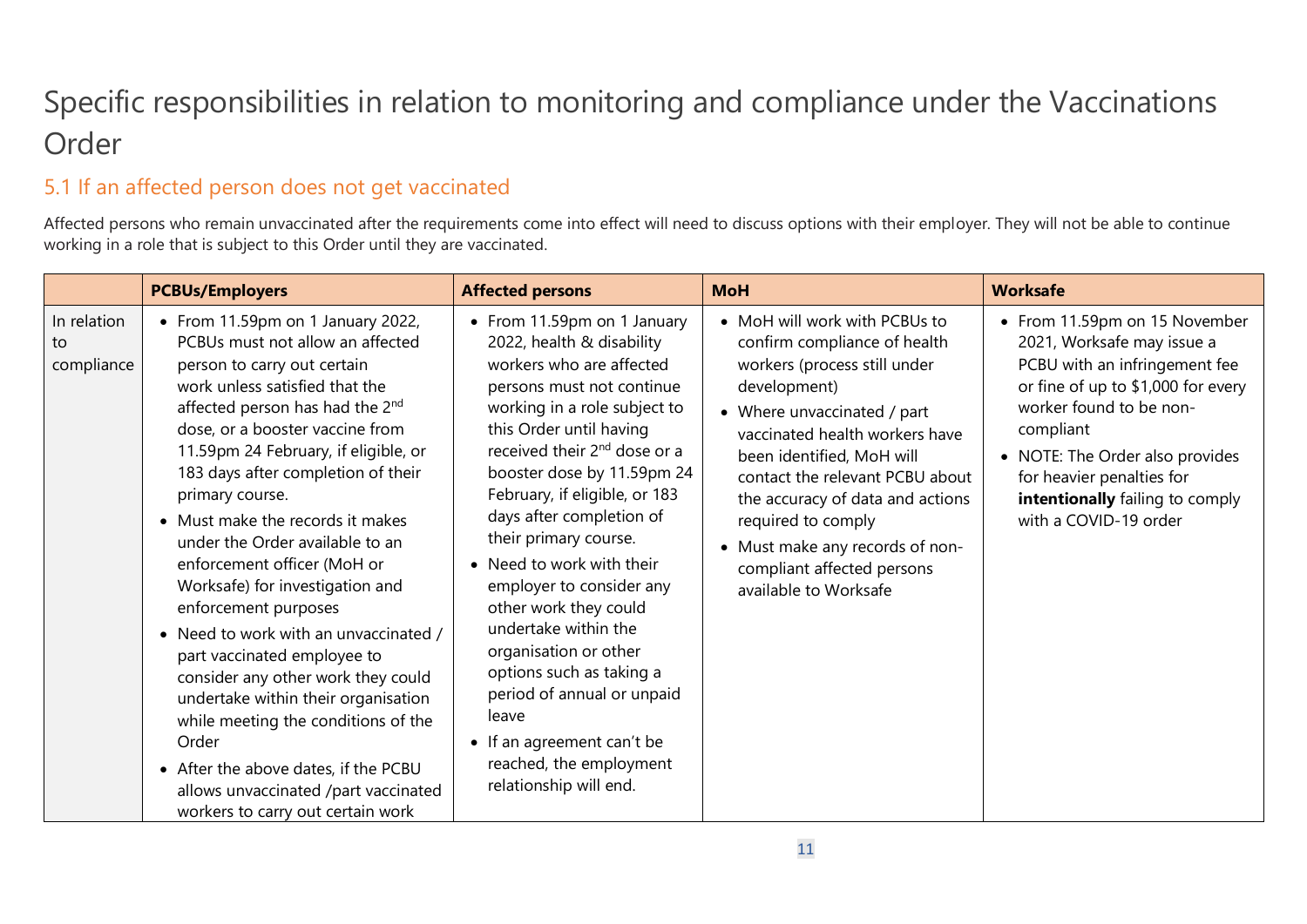| <b>PCBUs/Employers</b>                                                                                                | <b>Affected persons</b>                                                       | <b>MoH</b> | <b>Worksafe</b> |
|-----------------------------------------------------------------------------------------------------------------------|-------------------------------------------------------------------------------|------------|-----------------|
| they are committing an offence<br>under the COVID-19 Public Health<br>Response Act 2020.                              | • Note – this is not a<br>mandated process rather an<br>indication of options |            |                 |
| Seek guidance from HR or<br>employment law professionals to<br>ensure a fair and appropriate<br>process is undertaken |                                                                               |            |                 |

**Table 6: Summary of specific responsibilities in relation to monitoring and managing compliance**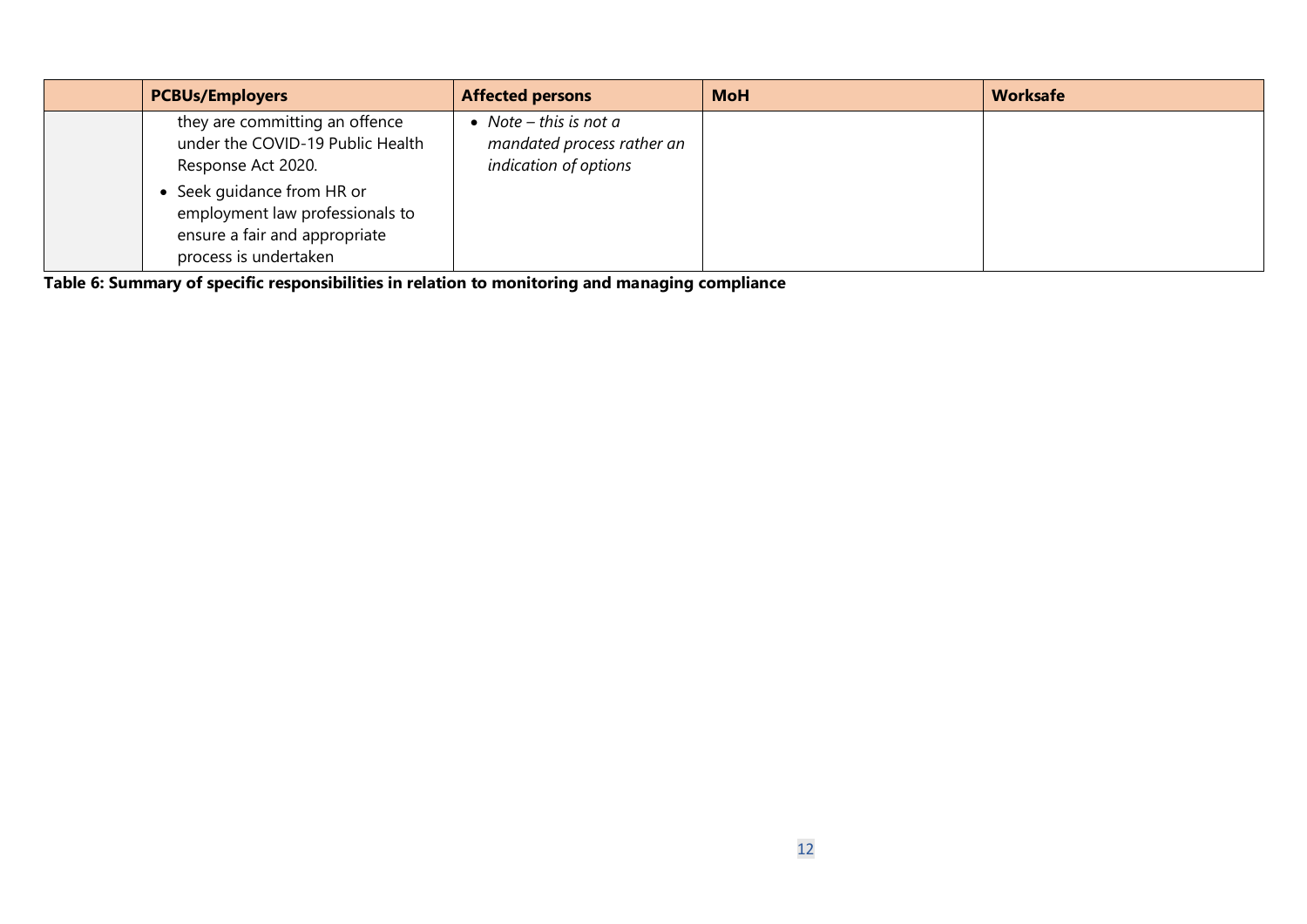# <span id="page-12-0"></span>Appendix 1 - Summary of Vaccinations Order and amendments affecting the Health and Disability Sector

| <b>Vaccinations Order</b> | <b>Commencement date</b>                                                      | <b>Summary</b>                                                                                                                                                                                                     |
|---------------------------|-------------------------------------------------------------------------------|--------------------------------------------------------------------------------------------------------------------------------------------------------------------------------------------------------------------|
| Original                  | 22 October 2021<br>(Gazetted)<br>25 October 2021<br>(Commencement)            | The COVID-19 Public Health Response (Vaccinations)<br>Order 2021 ("the Order") has made it a requirement for<br>health and disability workers to be vaccinated against<br>COVID-19.                                |
| Amendment                 | 5 November 2021<br>(Gazetted)<br>11.59pm 7 November<br>2021<br>(Commencement) | The COVID-19 Public Health Response (Required Testing<br>and Vaccinations) Amendment Order 2021 clarifies who<br>is required to be vaccinated against COVID-19 and sets<br>up a new centralised exemption process. |
| Amendment                 | 22 January 2022<br>(Gazetted)<br>11.59pm 23 January<br>2022<br>(Commencement) | The COVID-19 Public Health Response (Vaccinations)<br>Amendment Order 2022 makes booster doses<br>mandated for all workforces covered under the Order.                                                             |
| Amendment                 | 11 May 2022<br>(Gazetted)<br>11.59pm 15 May 2022<br>(Commencement)            | The COVID-19 Public Health Response (Vaccinations)<br>Amendment Order (No 4) 2022 makes changes to the<br>exemption process for PCBU's for workers who have or<br>have recently had COVID-19                       |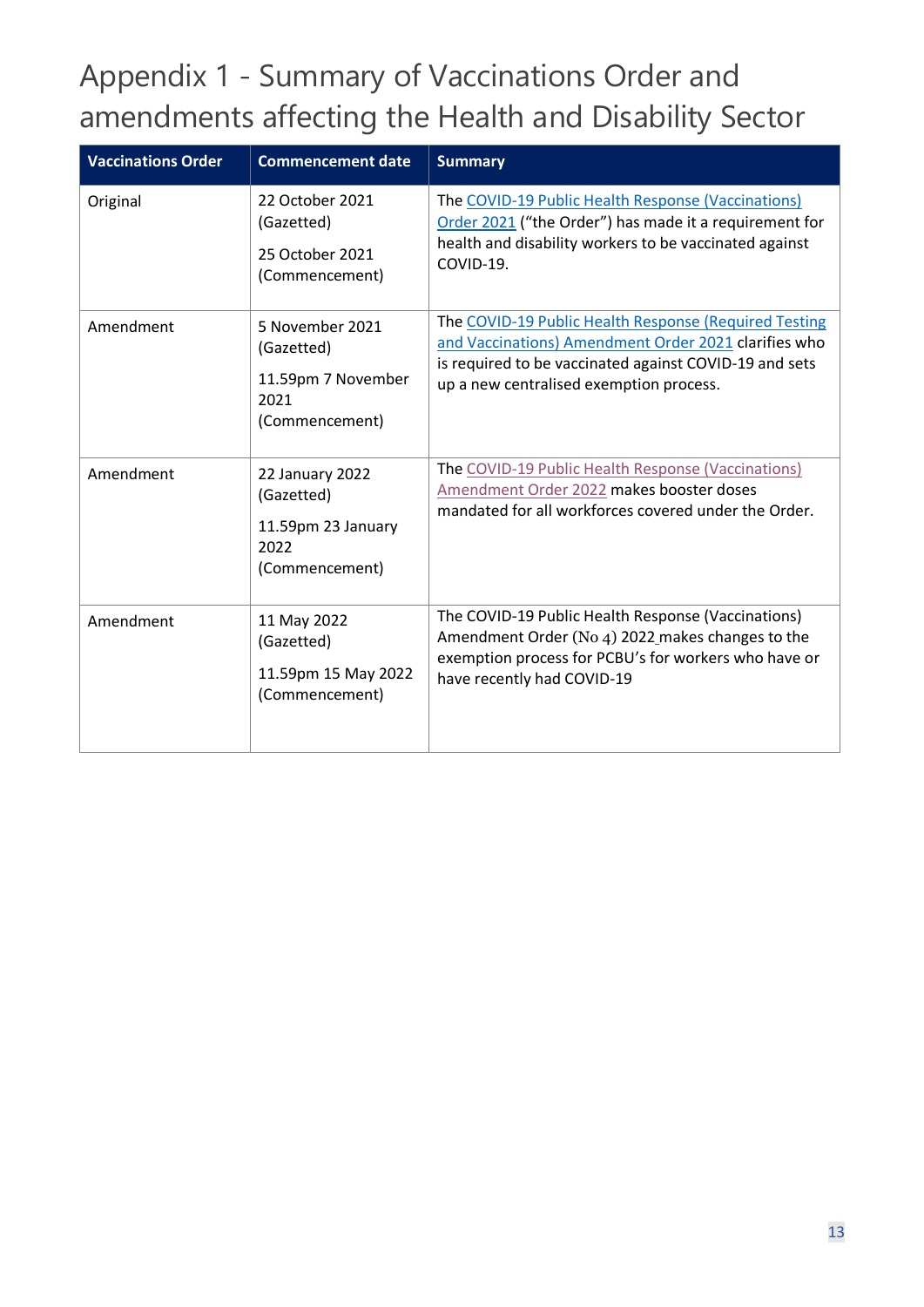# <span id="page-13-0"></span>Appendix 2 – Fact Sheet for PCBU Managers

### Who is required to be vaccinated under the Health Order?

A PCBU means a Person Conducting a Business or Undertaking. It's a broad concept used throughout the Health & Safety at Work Act to describe all types of modern working arrangements which we commonly refer to as businesses. Most New Zealand businesses, whether large corporates, sole traders, or selfemployed, are classed as PCBUs.

PCBUs are accountable under the COVID-19 Public Health Response (Vaccinations) Order 2021 ("the Order") to ensure workers within the scope of the Order are vaccinated for COVID-19.

#### **Affected persons ("workers") include:**

- $\bullet$  Health practitioners (as defined by the  $HPCA$ ) who see patients in person.
- workers who work in close proximity to health practitioners providing services to members of the public (for example, reception and administration staff in general practice, shop assistants in community pharmacies)
- workers employed or engaged by certified providers, which includes workers at a facility providing hospital care, rest home care, residential disability care or fertility services (for example, anyone working in a hospital setting such as laundry staff, orderly, administration staff, or rest home staff like kitchen and cleaning staff)
- care and support workers who are employed or engaged to carry out work that includes going to the home or place of resident of another person (including those living in the home or place of residence of a family member) to provide care and support services funded by the Ministry of Health, a DHB or ACC.

### As an employer (PCBU) what are my responsibilities?

#### **General requirements**

- A relevant PCBU must not allow any affected worker under the Vaccinations Order (other than an exempt person) to carry out certain work unless satisfied that the affected person is vaccinated and boosted.
- A relevant PCBU must notify each person covered under the Vaccinations Order person of their duty to be vaccinated and boosted; and
- must not prevent the affected person from reporting for, and undergoing, vaccination during their working hours, if vaccinations are available during those hours.
- A relevant PCBU must not allow an affected person who provides a home-based education and care service to carry out certain work unless satisfied that every person:
	- o at least 12 years of age but under 18 years of age in the home where the home-based education and care service is provided is vaccinated; and
	- $\circ$  18 years of age or older in the home where the home-based education and care service is provided is vaccinated and has received a booster dose.

#### **Register requirements**

The [Vaccinations Order](https://www.legislation.govt.nz/regulation/public/2021/0094/latest/LMS580570.html) puts requirements on PCBU to keep records of vaccinations of their affected workers.

#### The order says:

**A Duties of relevant PCBUs of affected persons belonging to groups specified in Part 7, item 8.2 of Part 8, or Parts 9 or 10 of Schedule 2: vaccination records**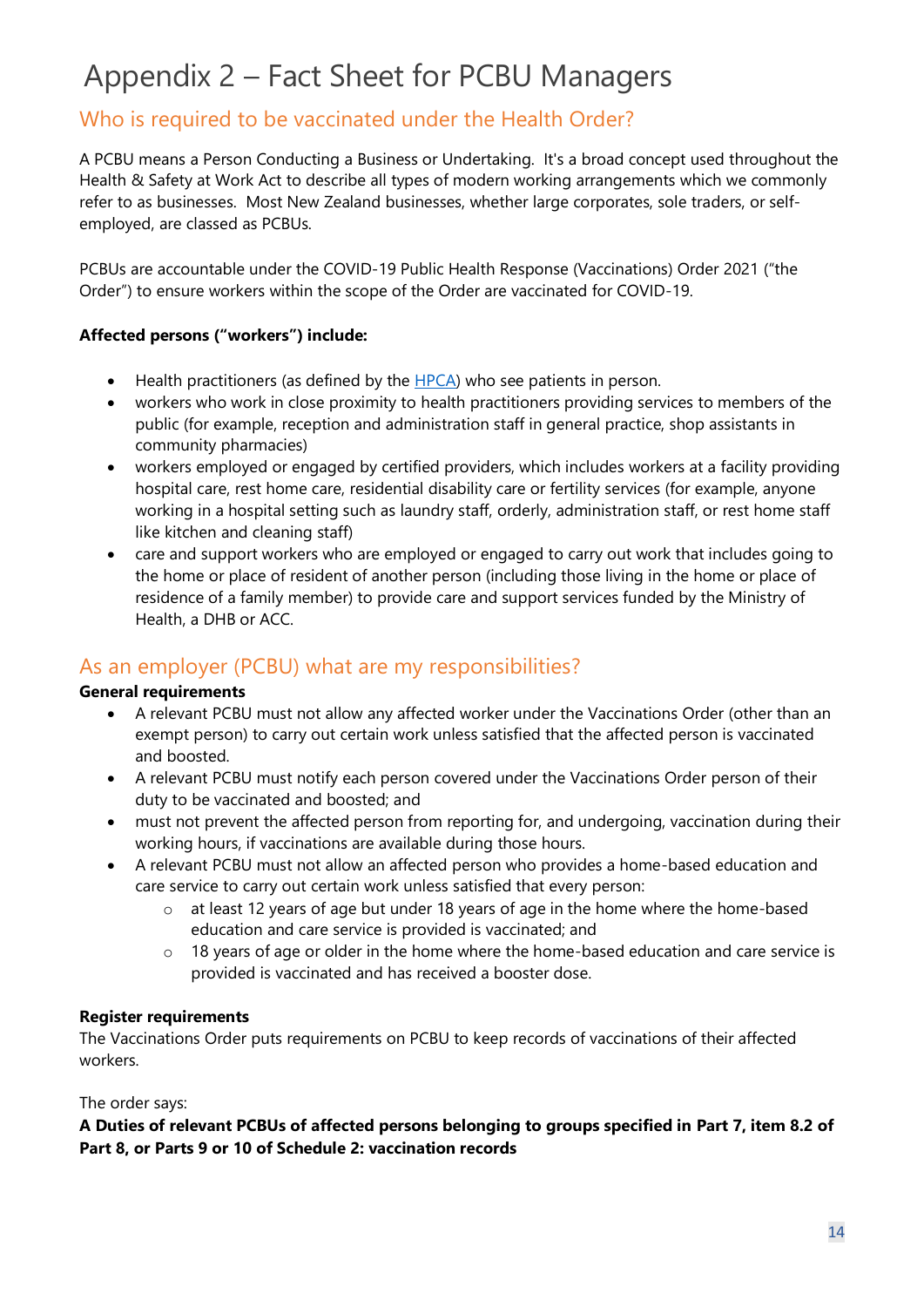The relevant PCBU must, for each affected person employed or engaged by the PCBU, keep and maintain a record of the following information:

- the affected person's full name:
- the affected person's date of birth:
- a telephone number and email address by which the affected person may be contacted:
- whether the affected person is vaccinated:
- if the affected person is vaccinated,
	- o the name of the COVID-19 vaccine or vaccines they have received; and
	- o the date or dates on which they received a dose of the vaccine or vaccines:

This has been now extended under changes to the order to now include records of booster doses: if the affected person has received a booster dose:

- the name of the COVID-19 vaccine they received; and
- the date on which they received that dose:
- Noting that if the affected person (other than an affected person who is under 18 years of age or who belongs to a group specified in Part 10 of Schedule 2) is vaccinated but has not received a booster dose, the latest date by which they must receive the booster dose

### What do I do if a worker has not received their 2<sup>nd</sup> dose of the vaccine by 11.59pm on 1 January 2022 or a booster vaccine by 11.59pm 24 February 2022 if eligible, or 183 days after completion of their primary course?

All people covered by the Order must have received their second dose of an approved COVID-19 vaccine by 11.59pm on 1 January 2022 and a booster dose by 11.59pm 24 February 2022 if eligible, or 183 days after completion of their primary course and provide you with evidence, such as My Covid Record.

Where they are unable to provide this evidence, you must take immediate steps to stand down the employee while you consult with them to establish if they have access to a medical exemption, or to discuss any suitable redeployment options for this employee to move to an alternative role where vaccination is not required. If no redeployment options are available, then you will need to bring the employment relationship to an end, by giving formal notice of termination. Employees wishing to take leave or leave without pay can apply through your normal leave approval process and approval is at the employer's discretion. Employees will need to have received the 2<sup>nd</sup> dose of the vaccine before they return to work if the leave period ends after 11.59pm on 1 January 2022.

You are advised to seek support from an appropriate human resources or employment law professional to ensure you conduct the process in line with your legal obligations.

#### **Other employment reference information**

<https://www.employment.govt.nz/resolving-problems/steps-to-resolve/disciplinary-action/suspension/> <https://www.employment.govt.nz/ending-employment/giving-notice/> [https://www.employment.govt.nz/assets/Uploads/tools-and-resources/documents/dbe57165f5/Sample](https://www.employment.govt.nz/assets/Uploads/tools-and-resources/documents/dbe57165f5/Sample-letter-termination-of-employment-dismissal-on-notice.docx)[letter-termination-of-employment-dismissal-on-notice.docx](https://www.employment.govt.nz/assets/Uploads/tools-and-resources/documents/dbe57165f5/Sample-letter-termination-of-employment-dismissal-on-notice.docx)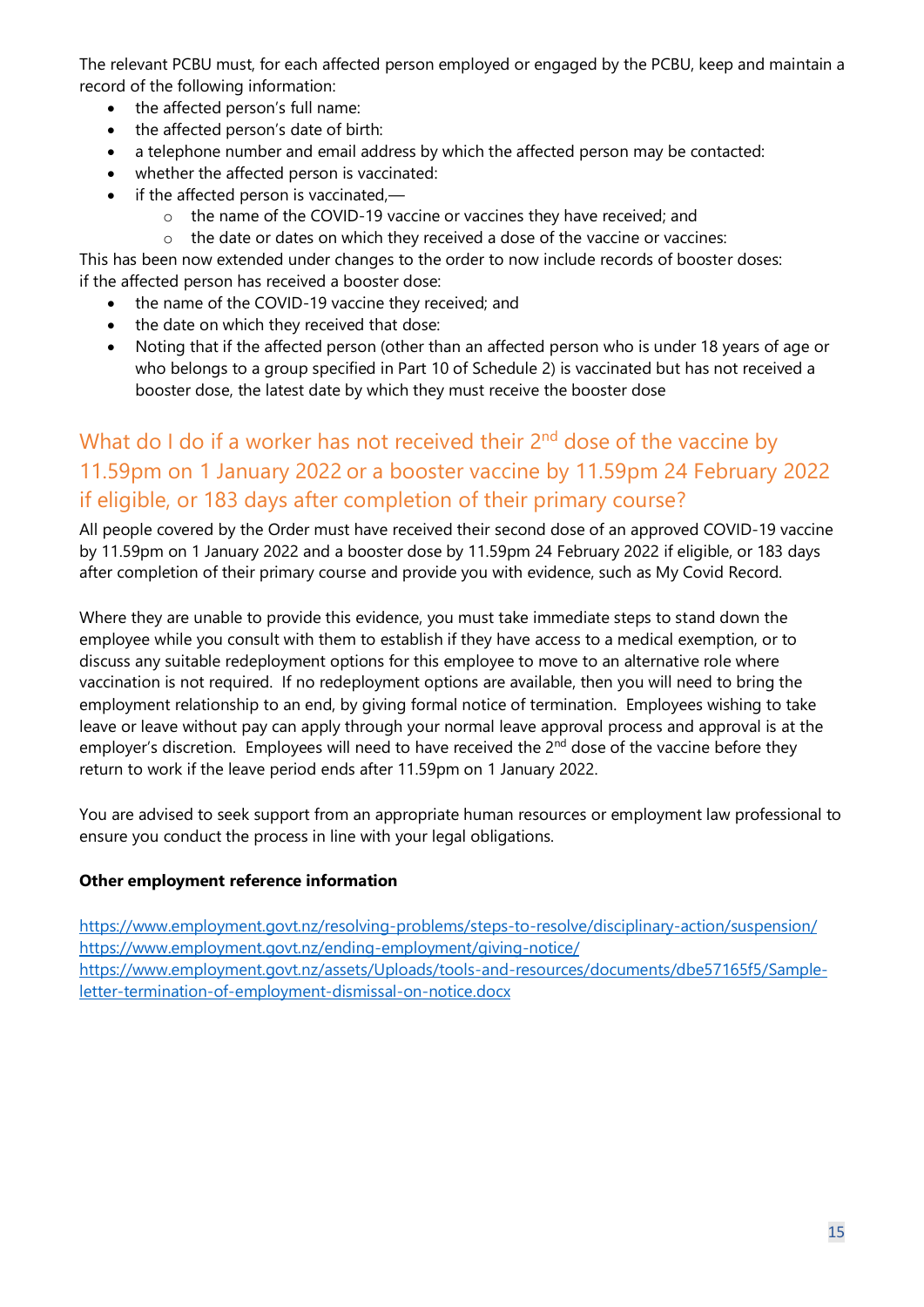# <span id="page-15-0"></span>Fact Sheet for Health & Disability Workers

### Who is required to be vaccinated under the Vaccination Order?

You are required to have received your second dose of an approved COVID-19 vaccine by 11.59pm on 1 January 2022, and a booster dose by 11.59pm 24 February 2022 if eligible, or 183 days after completion of their primary course if you are a paid or unpaid worker whose role comes within the scope of the Vaccination Order.

#### **Affected persons ("workers") include:**

- Health practitioners (as defined by the [HPCA\)](https://www.legislation.govt.nz/act/public/2003/0048/latest/DLM203312.html) who see patients in person.
- workers who work in close proximity to health practitioners providing services to members of the public (for example, reception and administration staff in general practice, shop assistants in community pharmacies)
- workers employed or engaged by certified providers, which includes workers at a facility providing hospital care, rest home care, residential disability care or fertility services (for example, anyone working in a hospital setting such as laundry staff, orderly, administration staff, or rest home staff like kitchen and cleaning staff)
- care and support workers who are employed or engaged to carry out work that includes going to the home or place of resident of another person (including those living in the home or place of residence of a family member) to provide care and support services funded by the Ministry of Health, a DHB or ACC.

### What must I do?

You must supply the PCBU (your employer) with evidence that you have received your second dose of an approved COVID-19 vaccine by 11.59 1 January 2022 and a booster dose by 11.59 24 February 2022 if eligible, or 183 days after completion of your primary course. You can do this by registering on My Covid [Record](https://mycovidrecord.health.nz/) and providing the result to your manager or employer. If you were vaccinated overseas, you will need to provide acceptable evidence of your vaccinations.

# What happens if I have not received my 2nd dose of the vaccine by 11.59pm on 1 January 2022 or a booster dose by 11.59pm by 24 February 2022 if eligible?

Your employer is required by law to ensure that all affected persons have received their second dose of vaccine for COVID-19 by 11.59pm on 1 January 2022 or their booster vaccine by 11.59pm on 24 February 2022 if eligible. If they do not receive confirmation from you that you are vaccinated by then, they will assume you are part vaccinated. In this event, you will not be able to work in your health worker role from 2nd January 2022 for second dose or 15 February 2022 for your booster dose, if eligible and you will be temporarily stood down.

Workers who have not completed the required vaccine dose will be temporarily stood down from their duties, or your employer may agree to you taking annual or other leave while they consult with you whether any alternative arrangements or accommodation can be considered – including potential for redeployment, or if you believe you may have grounds, to allow time for you to be examined to establish your right to a medical exemption.

If, following a fair process, no alternatives are identified, your employment is terminated and you will receive notice of termination in accordance with your employment agreement, and any outstanding holiday pay entitlements.

You should seek independent advice, including from your union, if you are a member.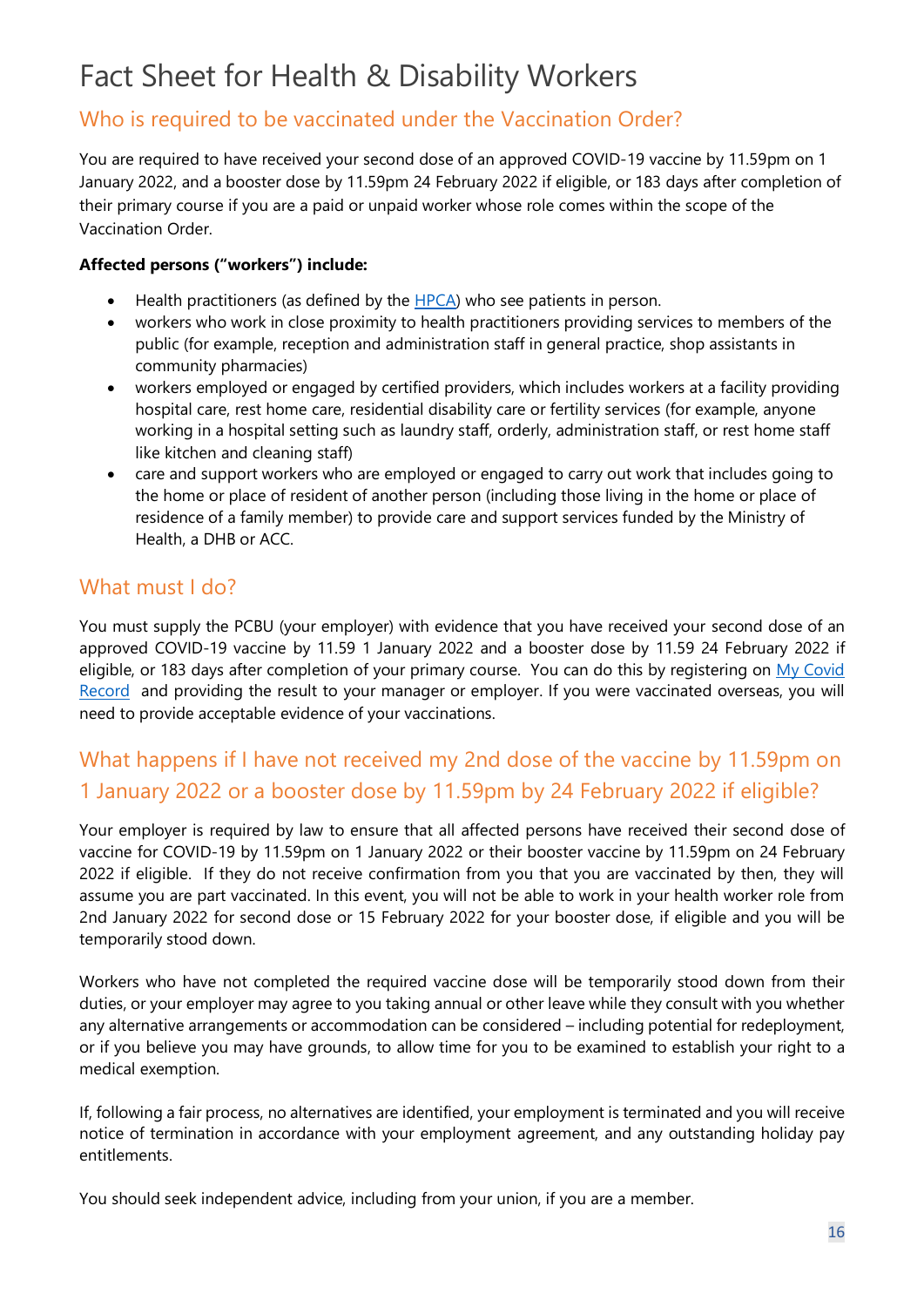# <span id="page-16-0"></span>Appendix 3 – Common questions

#### *When will the Order be in place?*

The Order was approved by the Minister on 22 October 2021, and it came into force at 11.59pm on 25 October 2021. There have been further Amendments to this Order. See Appendix 1 for a list of the Amendments.

#### *How will the Order work?*

The Order requires that affected persons who fall within its coverage must be vaccinated against COVID-19 by specified dates (first dose by 11.59pm on 15 November 2021, second dose by 11.59pm on 1 January 2022 and booster dose, if eligible by 11.59pm 24 February 2022). It is an offence for an affected person to continue to carry out work without being vaccinated after the stated dates, and an offence for an employer to allow an affected person to undertake that work. Infringements and fines will apply.

#### *Why are we doing this?*

Health and disability workers are a valued and critical part of New Zealand's pandemic response, and clear evidence suggests that vaccination may reduce transmission of the Delta variant and Omicron variant of COVID-19 and reduce the risk of serious illness, which would burden New Zealand's health and disability system.

Health and disability workers have been able to be vaccinated against COVID-19 since March 2021, and some employers, such as DHBs, have already achieved significant high rates of voluntary vaccination so far.

Vaccination remains our strongest and most effective tool to protect against infection and disease, and we need as many workers as possible to be vaccinated to allow our health services to respond to the pandemic and deliver everyday health services with as little disruption as possible.

#### *Who is an affected person?*

Affected people

- Health practitioners (as defined by the [HPCA\)](https://www.legislation.govt.nz/act/public/2003/0048/latest/DLM203312.html) who see patients in person.
- workers who work in close proximity to health practitioners providing services to members of the public (for example, reception and administration staff in general practice, shop assistants in community pharmacies)
- workers employed or engaged by certified providers, which includes workers at a facility providing hospital care, rest home care, residential disability care or fertility services (for example, anyone working in a hospital setting such as laundry staff, orderly, administration staff, or rest home staff like kitchen and cleaning staff)
- care and support workers who are employed or engaged to carry out work that includes going to the home or place of resident of another person (including those living in the home or place of residence of a family member) to provide care and support services funded by the Ministry of Health, a DHB or ACC.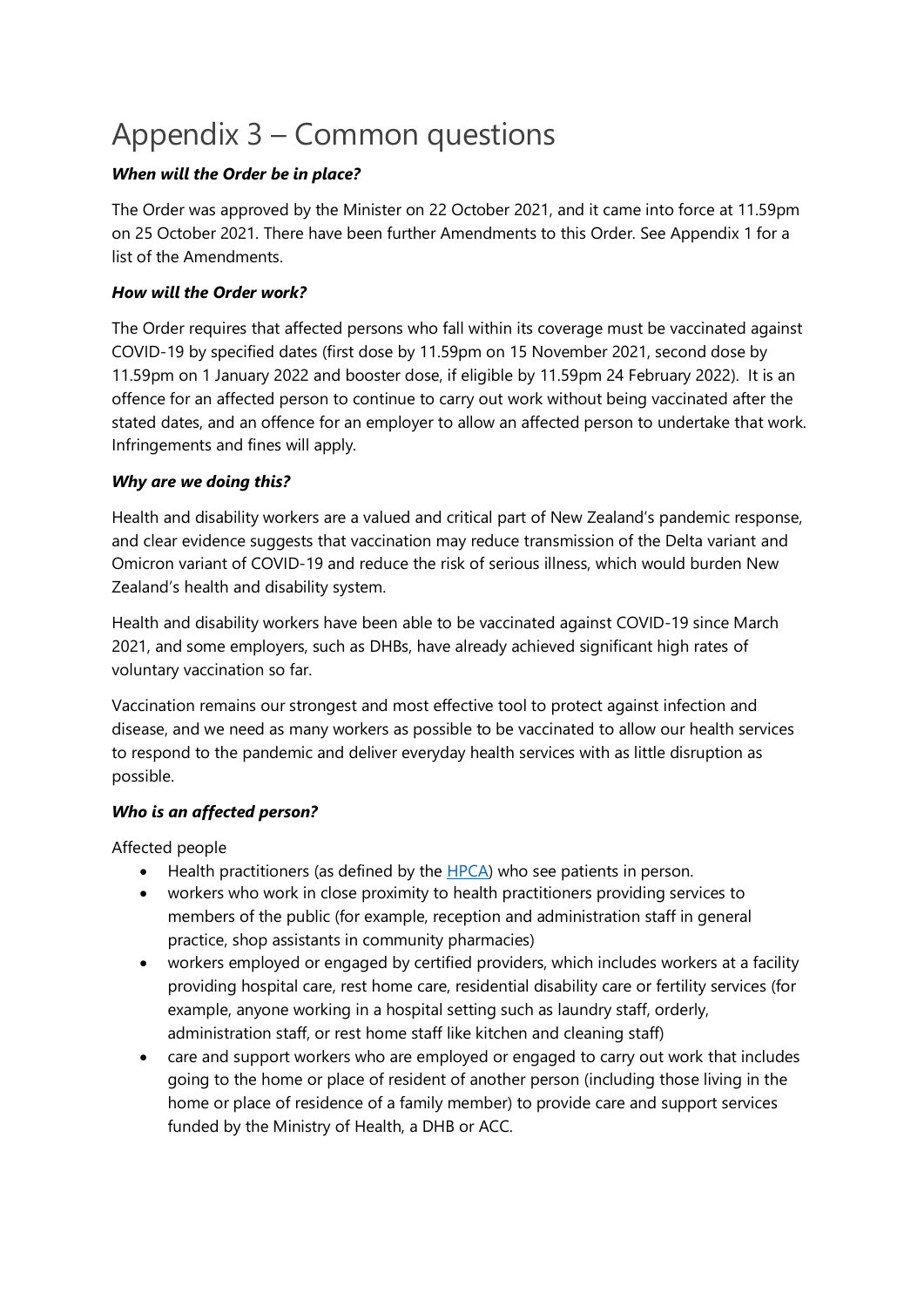The coverage of the Order is broad, and in most cases applies to a large number of workers employed by DHBs and other public and private health care settings, no matter the role or job you do. The Order covers employees, contractors, service providers, casuals, students, temps, volunteers and others who 'work' as an employee or service provider in settings where healthcare is provided.

#### *How do we know who has been vaccinated?*

Start by asking your workers to confirm their vaccination status and record it securely as part of their employment record. They can do this by registering and showing you their vaccination record on the My Covid Record app. If they have been vaccinated overseas, they will need to show formal evidence of their vaccination.

[https://www.health.govt.nz/our-work/diseases-and-conditions/covid-19-novel](https://www.health.govt.nz/our-work/diseases-and-conditions/covid-19-novel-coronavirus/covid-19-vaccines/covid-19-requesting-proof-vaccination/my-covid-record)[coronavirus/covid-19-vaccines/covid-19-requesting-proof-vaccination/my-covid-record](https://www.health.govt.nz/our-work/diseases-and-conditions/covid-19-novel-coronavirus/covid-19-vaccines/covid-19-requesting-proof-vaccination/my-covid-record)

#### *What does this mean for me?*

As many workers in health & disability settings are likely to be affected persons as defined by the Order, you will most likely be required to have been vaccinated against COVID-19 by the specified dates. If you have not been vaccinated by those dates, then you will probably not be allowed to continue to work in your current role after 2 January 2022 for second dose and 15 February for the booster dose if eligible.

#### *Can my employees who are under 18 and vaccinated but don't have their booster yet still work?*

Yes, they can. Please note boosters under the Vaccination Order can only be administered to people 18 years or older. For those under 18 years, they don't have to get their booster until they reach 18 years old.

#### *Where can I find the Mandatory order changes?*

You can find it here: [https://www.legislation.govt.nz/regulation/public/2022/0004/latest/](https://scanmail.trustwave.com/?c=15517&d=w6Lq4eJ5SrmBXSa6fznig4IgNfRC9zeBQYFu31QRXQ&u=https%3a%2f%2fwww%2elegislation%2egovt%2enz%2fregulation%2fpublic%2f2022%2f0004%2flatest%2fLMS629661%2ehtml%3fsearch%3dad%5fregulation%5f%5f%5f2022%5f%5f%5f25%5fan%2540bn%2540rc%2540dn%2540apub%2540aloc%2540apri%2540apro%2540aimp%2540bgov%2540bloc%2540bpri%2540bmem%2540rpub%2540rimp%5frc%2540ainf%2540anif%2540bcur%2540rinf%2540rnif%2540raif%2540rasm%2540rrev%5fa%5faw%5fse%26p%3d1)

#### *How does the Order apply to people who have accepted, but not yet commenced employment?*

People who are intending to work in a health care setting will be required to have two vaccinations before their commencement date if their start date is after 11.59pm on 1 January 2022 and a booster dose if eligible, or by 183 days after the completion of their primary course.

#### *Will contractors and volunteers be required to be vaccinated?*

Workers who are employed or engaged by certified providers (which includes workers at a facility providing hospital care, rest home care, residential disability care or fertility services) will be required to be vaccinated to perform that role. Workers who perform their work in close proximity to health practitioners or members of the public are also required to be vaccinated in order to perform that role. Care and support workers who are employed or engaged to provide care and support services within a home or place of residence must be vaccinated.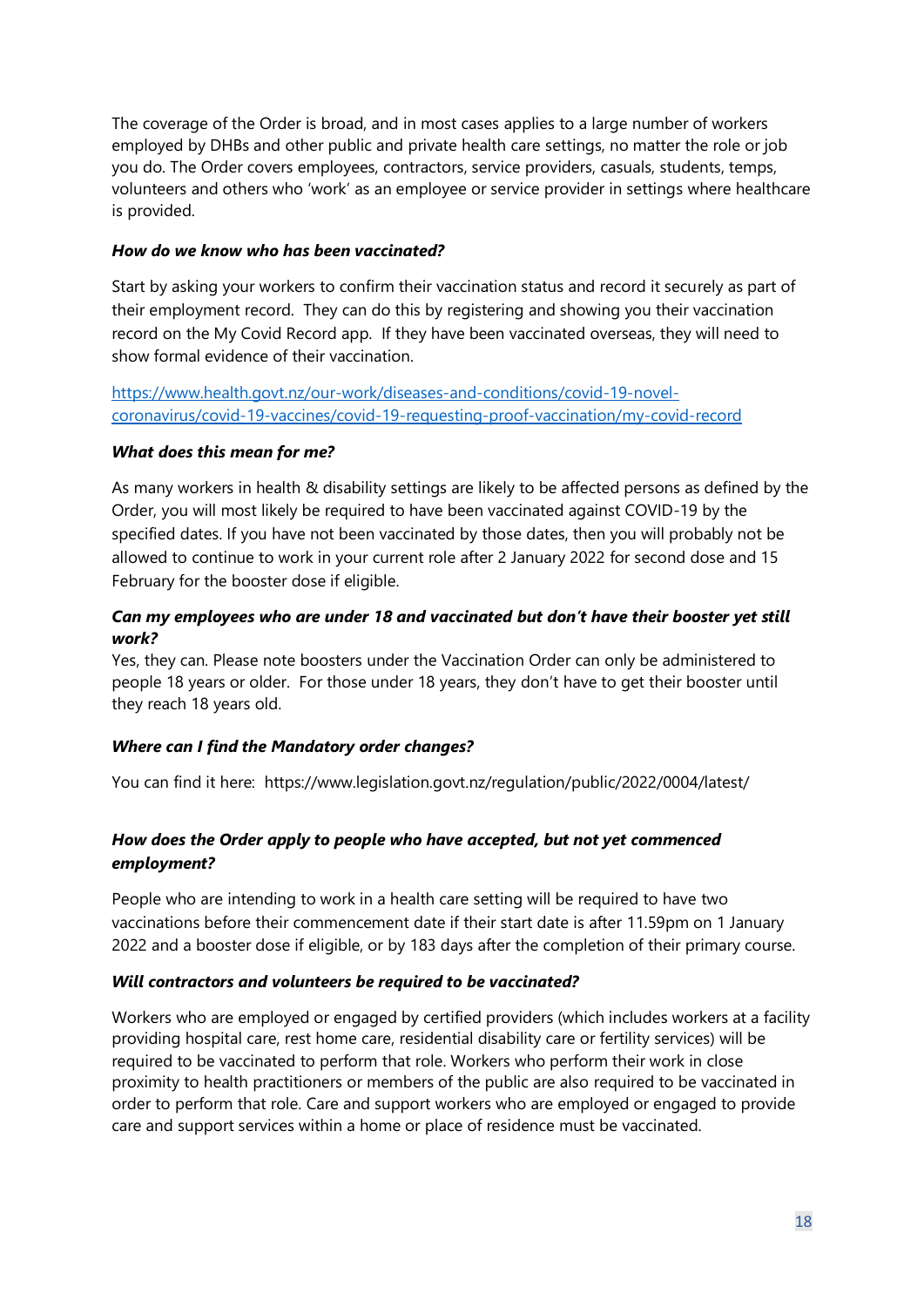#### *Will the Order affect visitors or guests?*

Most visitors or guests will not be required to be have a mandatory vaccination under the Order, however each organisation will have their own visitor policy relating to visitors to the premises, and you should consider the scope of the Order to ensure your policy reflects any new requirements.

#### *What if I do not want to disclose my vaccination status?*

It is preferable for workers to have open conversations with their employer around their vaccination status and their reasons for not being vaccinated. This is to ensure that organisations can comply with the Order, and provide for the health and safety of staff, clients and patients.

However, employers may seek approval to access vaccination status information directly from the Ministry of Health COVID-19 Immunisation Register (CIR).

#### *What information do employers need to hold?*

A PCBU must, for each affected person employed or engaged by the relevant PCBU, keep and maintain a record of the following information:

- the affected person's full legal name and date of birth
- a telephone number and email address by which the affected person may be reached
- the dates by which the affected person is required to be vaccinated
- the dates on which the affected person has received vaccinations and the type of vaccination(s) received
- any applicable exemption provisions for affected persons and written evidence of any exemption

The record must be in writing or kept in a form or in a manner that allows the information in the record to be easily accessed and converted into written form; and be made available as soon as practicable to MoH, WorkSafe or other authorised enforcement officer who requests access to the record. The PCBU must also work with affected people to ensure records are actively maintained for ongoing accuracy.

#### *Can I get a temporary medical exemption?*

The medical evidence to date suggests that there are only very rare circumstances a person will be clinically unable to receive the Pfizer vaccine. This is because the Pfizer vaccine is not a live vaccine. The medical advice we have received is that the vaccine is safe for people who:

- Are pregnant or breast feeding;
- Have pre-existing health conditions;
- Are on treatments that weaken the immune system (such as cancer and HIV treatments); and
- Have had severe reactions to other vaccines in the past.

There is also alternative vaccines e.g. Astra Zeneca and Novavax available to those workers who are unable to be vaccinated with the Pfizer vaccine, or who are hesitant to take an mRNA vaccine.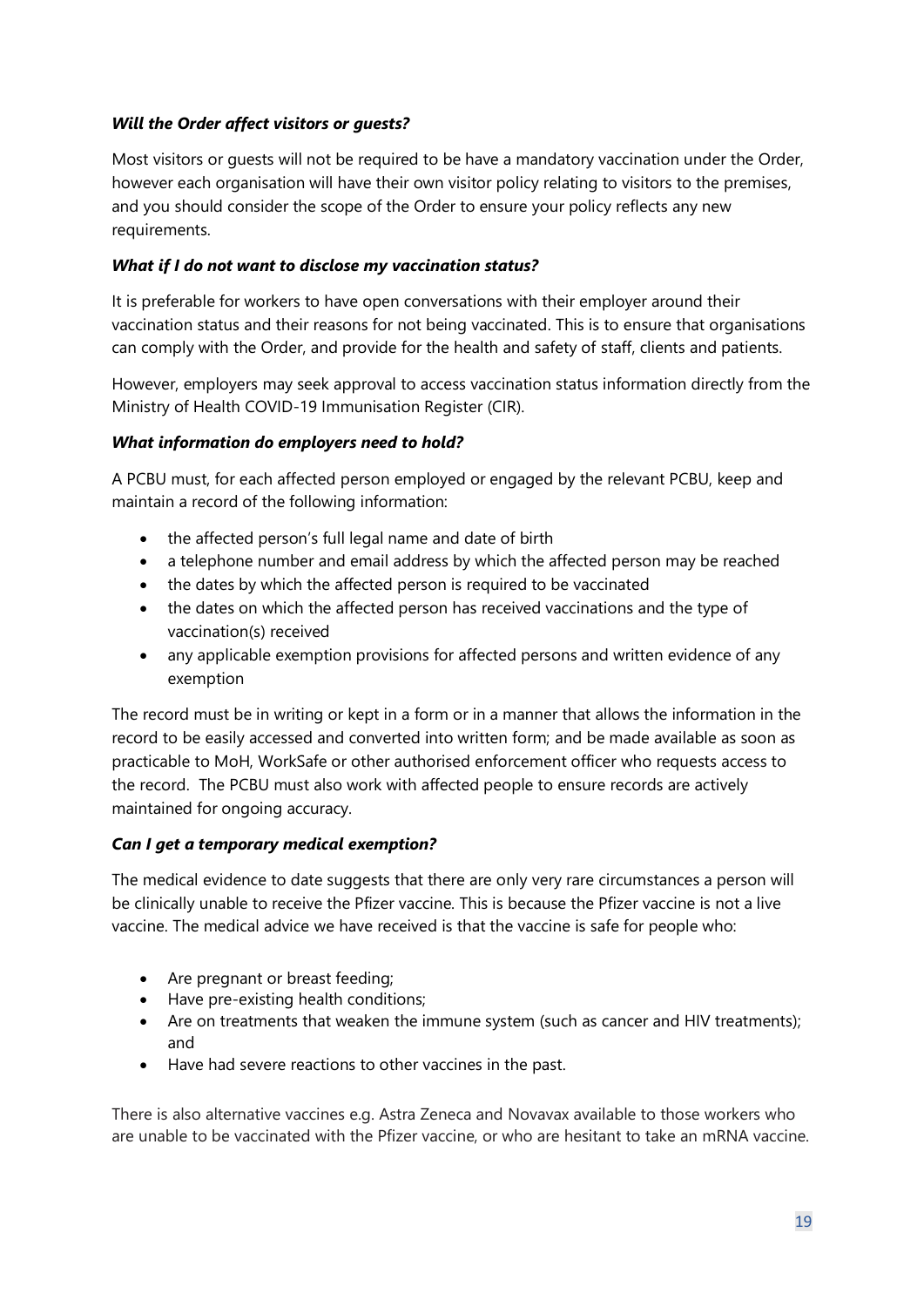Workers may be exempt from the requirement to be vaccinated if they meet criteria for a temporary COVID-19 Vaccine Medical Exemption:

- A suitably qualified medical practitioner or nurse practitioner reviews the consumer's medical history and assessed the person's state of health, and considers that the vaccination is clinically contradicted for the person in accordance with the criteria, and completes and submits an application (on the approved application form), including all the medical evidence supporting the application to the MoH, and
- Upon receipt of the application the MoH panel assesses and makes a recommendation to the Director-General of Health who approves or declines the exemption.

A suitably qualified health practitioner is a Medical Practitioner or Nurse Practitioner, who is registered with the relevant responsible authority, has an ongoing clinical relationship with the consumer, and holds a current Annual Practising Certificate (APC) issued by their regulatory body.

Information regarding the clinical criteria for exemption will be available on the [New Zealand](https://www.health.govt.nz/our-work/diseases-and-conditions/covid-19-novel-coronavirus/covid-19-response-planning/covid-19-mandatory-vaccinations/covid-19-exemptions-mandatory-vaccination#temp-exempt)  [Ministry of Health Website](https://www.health.govt.nz/our-work/diseases-and-conditions/covid-19-novel-coronavirus/covid-19-response-planning/covid-19-mandatory-vaccinations/covid-19-exemptions-mandatory-vaccination#temp-exempt)

A worker may not apply for an exemption themselves, even if they are a suitably qualified health practitioner.

Workers who receive a health exemption may continue to work in their role however a risk assessment will be undertaken in consultation with the worker and others, and appropriate control measures will be implemented for the safety of the worker, other workers and the workplace.

#### *Can an exemption be secured on religious grounds?*

No major organised religious group has officially discouraged the vaccine, and many [have](https://www.nytimes.com/2021/08/17/business/media/pope-covid-vaccine-ad.html)  [explicitly encouraged them.](https://www.nytimes.com/2021/08/17/business/media/pope-covid-vaccine-ad.html)

There is currently no criteria within the Heath Order for Religious Exemption.

#### *Are there other alternatives to being vaccinated? e.g. additional PPE and regular surveillance testing.*

The Order requires that no affected person may carry out their role unless they are vaccinated. We anticipate that there will be no exceptions (other than temporary medical exemptions) to being vaccinated, so steps such as additional PPE, social distancing, surveillance testing, and other measures will **not** be available as alternatives to being vaccinated. The most likely outcome is that if you are an affected person and are not vaccinated, you will not be allowed to perform your current role.

#### *What if I can do my job from home - will I be covered?*

Employers will need to consider all options for employees on a case by case basis. However, the Order does offer a provision for remote working as an alternative to vaccination for affected persons as long as they work completely remotely.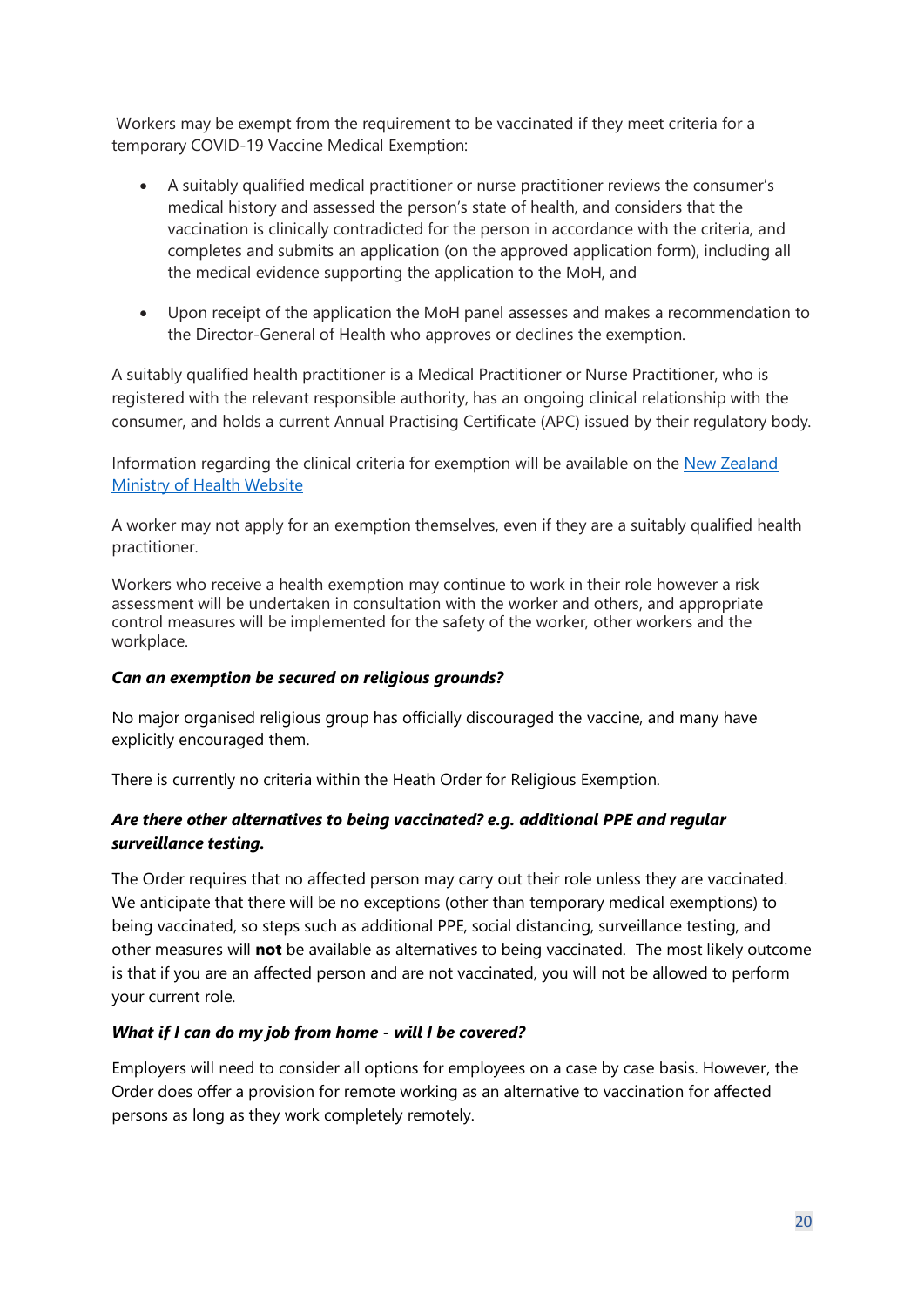#### *What will happen if I do not get the second dose or booster dose if eligible by the date in the Order?*

Employers will work with you to determine the reason you have not been vaccinated by the required date. However, no affected person can perform their role from the dates specified if they are not vaccinated. You may explore other options, including unpaid leave or taking annual leave, if you are intending to receive your vaccination shortly after the dates set out in the Order.

#### *If I do not wish to be vaccinated, will my organisation redeploy me to a new role?*

If you are not vaccinated by the dates in the Order, your employer will consider redeployment options for you. However, given the broad coverage of the Order, it is very unlikely that any roles will exist that you may be redeployed to that will not also require you to be vaccinated. Each situation will be assessed on a case-by-case basis.

#### *What will happen to me if I do not receive the vaccine and there are no suitable redeployment options?*

After working through a fair process with you, if no suitable redeployment alternatives are identified then your employer may terminate your employment.

#### *If my employment is terminated, what are my entitlements?*

If, following a fair process, your employment is terminated, you will receive notice of termination in accordance with your employment agreement, and any outstanding holiday pay entitlements.

#### *What is the HR process if a person refuses vaccination and can't be redeployed?*

You are advised to seek support from an appropriate human resources or employment law professional to ensure you conduct the process in line with your legal obligations. You may also find the following sites useful:

[https://www.employment.govt.nz/resolving-problems/steps-to-resolve/disciplinary](https://www.employment.govt.nz/resolving-problems/steps-to-resolve/disciplinary-action/suspension/)[action/suspension/](https://www.employment.govt.nz/resolving-problems/steps-to-resolve/disciplinary-action/suspension/) <https://www.employment.govt.nz/ending-employment/giving-notice/> [https://www.employment.govt.nz/assets/Uploads/tools-and-](https://www.employment.govt.nz/assets/Uploads/tools-and-resources/documents/dbe57165f5/Sample-letter-termination-of-employment-dismissal-on-notice.docx)

[resources/documents/dbe57165f5/Sample-letter-termination-of-employment-dismissal-on](https://www.employment.govt.nz/assets/Uploads/tools-and-resources/documents/dbe57165f5/Sample-letter-termination-of-employment-dismissal-on-notice.docx)[notice.docx](https://www.employment.govt.nz/assets/Uploads/tools-and-resources/documents/dbe57165f5/Sample-letter-termination-of-employment-dismissal-on-notice.docx)

#### *What happens if I am on leave when the required vaccination dates occur?*

Employees who are returning from leave are expected to have had 11.59 two vaccinations if this is after 11.59pm on 1 January 2022. Where this means that an employee will be unable to return on their previously expected return date, employers will discuss the options, including considering extending the leave period or granting a period of special leave. This is at the employer's discretion.

In the case of employees who are about to take parental leave and would prefer not to take the vaccine until after the baby is delivered, employers may consider the available options, including the early commencement of the leave period. Note that vaccination in pregnancy is highly recommended for the safety of the pregnant person and baby.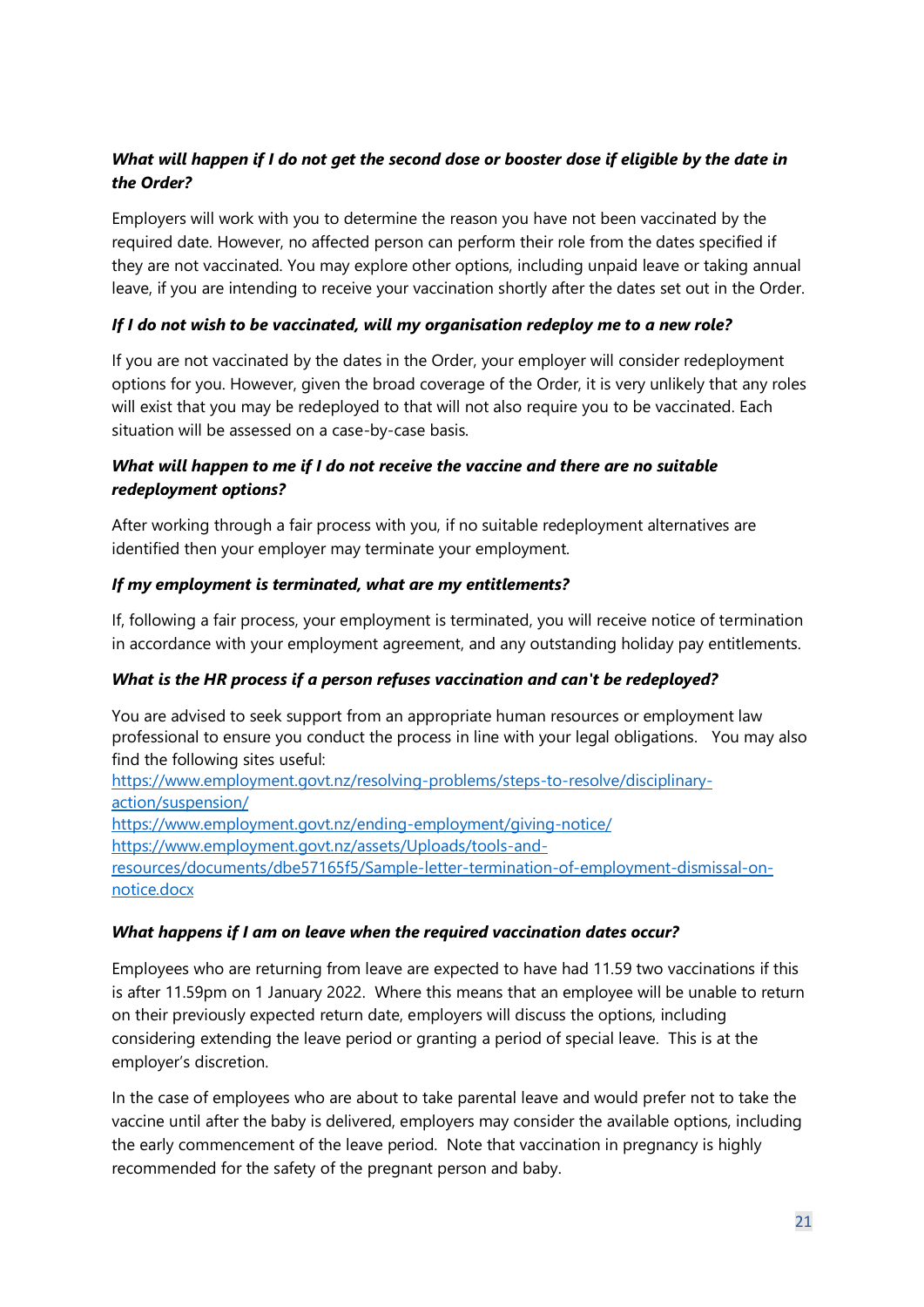#### *If I am feeling hesitant about taking the vaccine, what can I do?*

We acknowledge that some people will have questions and will want to seek reassurance that taking the vaccine is safe. Please refer to [https://covid19.govt.nz/covid-19-vaccines/get-the](https://covid19.govt.nz/covid-19-vaccines/get-the-facts-about-covid-19-vaccination/covid-19-vaccination-your-questions-answered/)[facts-about-covid-19-vaccination/covid-19-vaccination-your-questions-answered/,](https://covid19.govt.nz/covid-19-vaccines/get-the-facts-about-covid-19-vaccination/covid-19-vaccination-your-questions-answered/) speak to your trusted health professional such as a Medical Practitioner, Nurse Practitioner or Pharmacist, or call the COVID Vaccination Healthline on [0800 28 29 26](tel:0800282926) (8am to 8pm, 7 days). Translators are available if English is not your first language.

#### *If I feel unwell after being vaccinated, can I take sick leave?*

In most instances people who take the vaccine suffer only mild side effects. If, however, you feel unwell, then the sick leave provisions of your employment agreement will apply.

#### *Will I be able to be vaccinated during work time?*

Most employers will support you to be vaccinated during paid work time and will provide release time for this to occur.

#### *I have had COVID-19 already and have a natural immunity as a result. Do I need to be vaccinated?*

Yes, you should be vaccinated regardless of whether you already had COVID-19 because research has not yet shown how long you are protected from getting COVID-19 again after you recover from COVID-19 and vaccination helps protect you even if you've already had COVID-19.

If you currently have a PCR-confirmed SARS-Cov-2 infection, then you should completely recover from the acute illness before being vaccinated. Chronis symptoms following COVID-19 ("Long COVID") is not a contraindication to COVID-19 vaccine but does warrant a clinical discussion between the person and their medical practitioner / nurse practitioner regarding the benefits and risks.

Evidence is emerging that people get better protection by being fully vaccinated compared with having had COVID-19. [One study](https://www.cdc.gov/mmwr/volumes/70/wr/mm7032e1.htm?s_cid=mm7032e1_e&ACSTrackingID=USCDC_921-DM63289&ACSTrackingLabel=MMWR%20Early%20Release%20-%20Vol.%2070%2C%20August%206%2C%202021&deliveryName=USCDC_921-DM63289) showed that unvaccinated people who already had COVID-19 are more than 2 times as likely than fully vaccinated people to get COVID-19 again. If you were treated for COVID-19 with monoclonal antibodies or convalescent plasma, you should wait 90 days before getting a COVID-19 vaccine. Talk to your doctor or trusted medical professional if you are unsure what treatments you received or if you have more questions about getting a COVID-19 vaccine.

#### *Are COVID-19 vaccinations covered by ACC (as a treatment injury)?*

Yes

#### *Will vaccination become part of an APC requirement?*

That is a decision for the responsible authorities.

#### *Will other vaccine be available or approved?*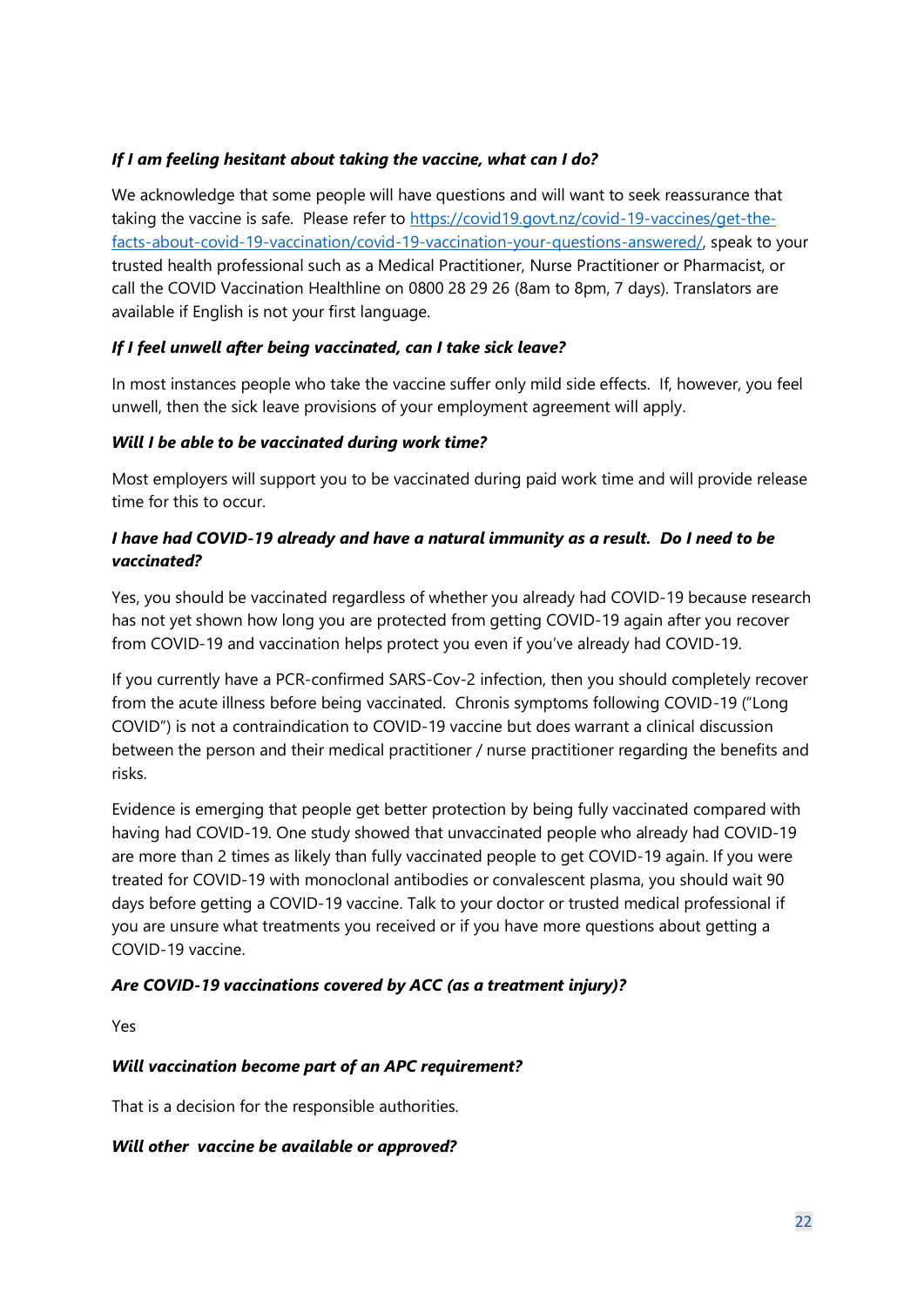Alternative vaccines are being considered by MedSafe and some have already been approved. It is not confirmed when access to vaccines will other than Pfizer and Astra Zeneca be available in New Zealand. Exemptions will not be granted to those who choose to wait for an alternative vaccine.

#### *Who will be liable if health & disability employees continue to work while unvaccinated?*

Both employees and the PCBU/employer may receive infringements or fines of up to \$1000 per person if they do not comply with the Order.

#### *What if I have been vaccinated overseas with a Vaccine other than Pfizer or Astra Zeneca?*

To comply with this Order, you will need to provide evidence that you have been vaccinated by the due dates with an accepted vaccine. Accepted vaccines can be found [here](https://www.legislation.govt.nz/regulation/public/2021/0094/latest/LMS573022.html?search=ad_regulation___2021___25_an%40bn%40rc%40dn%40apub%40aloc%40apri%40apro%40aimp%40bgov%40bloc%40bpri%40bmem%40rpub%40rimp_rc%40ainf%40anif%40bcur%40rinf%40rnif%40raif%40rasm%40rrev_y_aw_se&p=1#LMS573022) .

#### *Do family members who are employed or engaged to provide health care to whānau either outside of the worker's home or at their home need to be vaccinated?*

Yes. Care and support worker means a person employed or engaged to provide care and support services within a home or place of residence.

#### *Do family members of health and disability workers need to be vaccinated?*

No, not if they are not a worker covered by the COVID-19 Public Health Response (Vaccinations) Order 2021.

#### *Who can help workers who are unable to continue working in their current roles to find new employment?*

The Ministry of Social Development (MSD) is able to support impacted workers who are unable to continue working in their current roles and are unable to be redeployed by their employer. The regional teams can support people to look for and prepare for other work, by assisting them to update CVs and find jobs that match their skills. MSD also has a range of services and products that can also help people when they do find new work. PCBUs are encouraged to contact MSD to discuss employment support for those who they are unable to redeploy. MSD's regional teams can meet with people individually, or as a group if you have a large number of workers who may want to hear about the support MSD can provide before engaging with MSD one-to-one. If you get permission from your workers to pass on their details to MSD, we can make direct contact with them to discuss their individual situation and options. Email [BWVO\\_Employment\\_Support@msd.govt.nz t](mailto:xxxxxxxx@msd.govt.nz)o be connected with the team in your region.

MSD also works closely with Te Kawa Mataaho, the Public Service Commission through its Workforce Mobility Hub to support public sector employees to identify other potential jobs within the public sector in their area that match their skills and interest. Public Service employers, who have unvaccinated workers who are unable to be redeployed or reach agreement do have a requirement to engage with the Public Service Commission.

#### *How can I raise other questions?*

You can send additional questions to [healthorders@health.govt.nz](mailto:healthorders@health.govt.nz)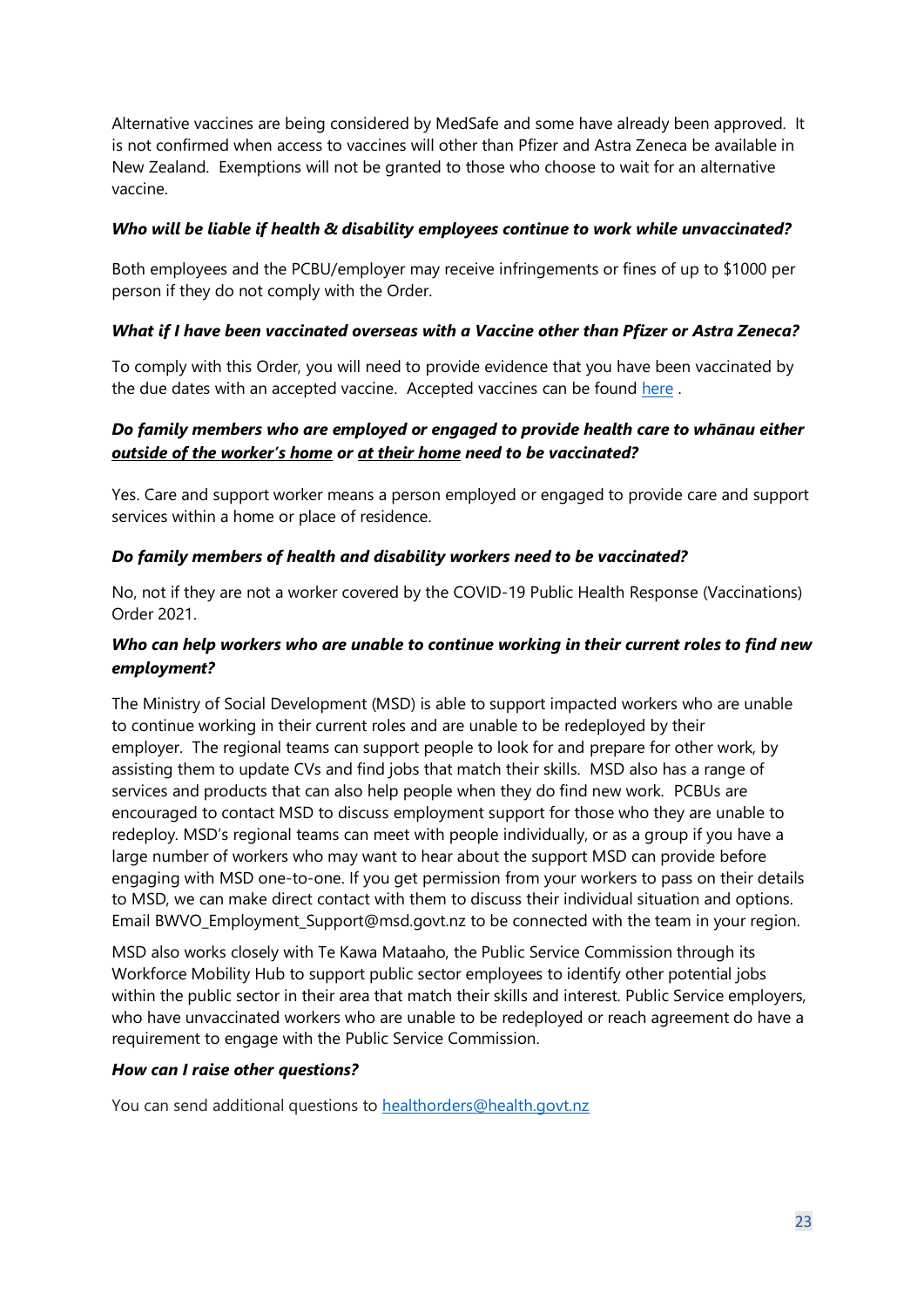# Appendix 4 – Who is covered by the order

<span id="page-23-0"></span>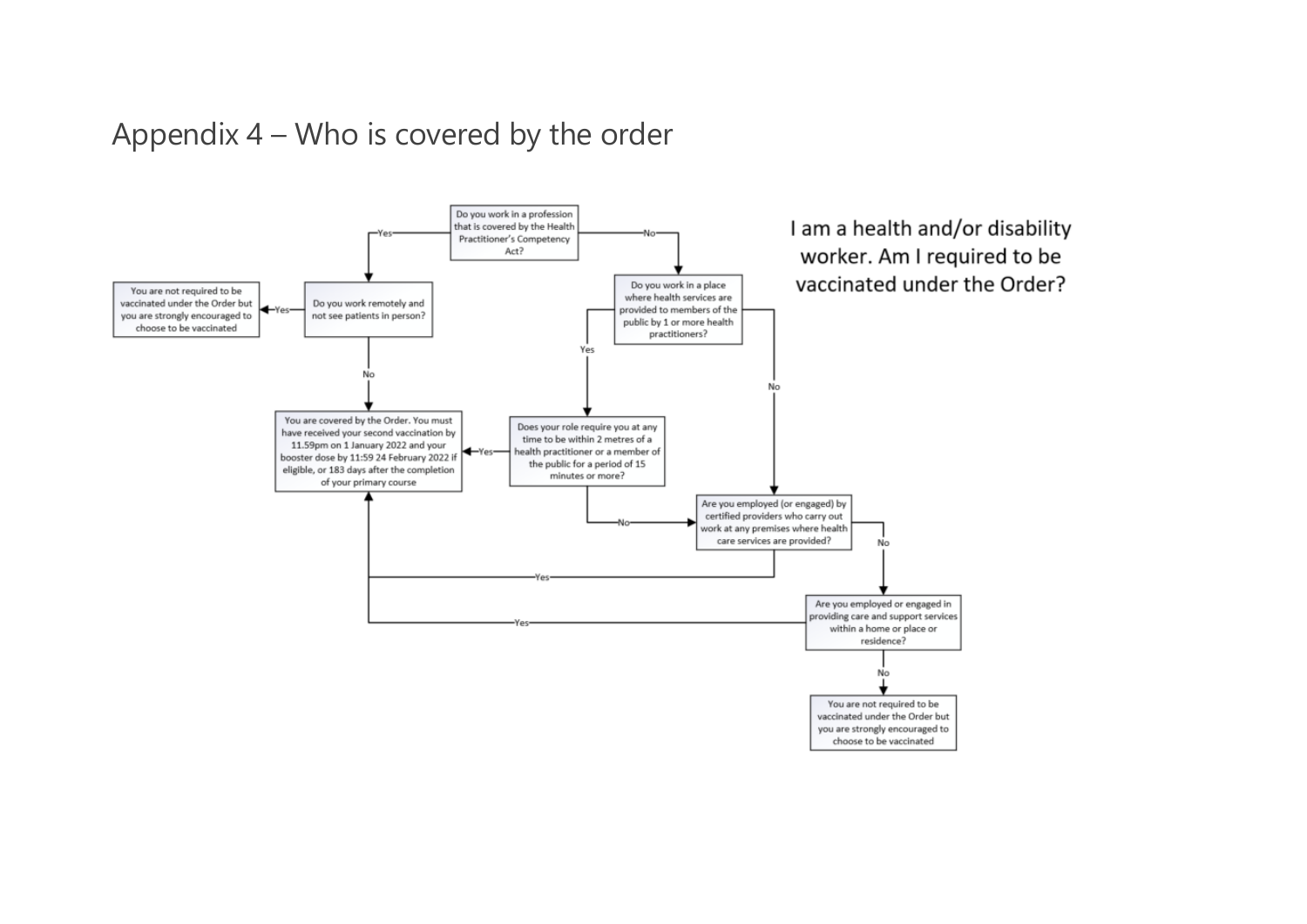<span id="page-24-0"></span>Appendix 5 – Exemptions Processes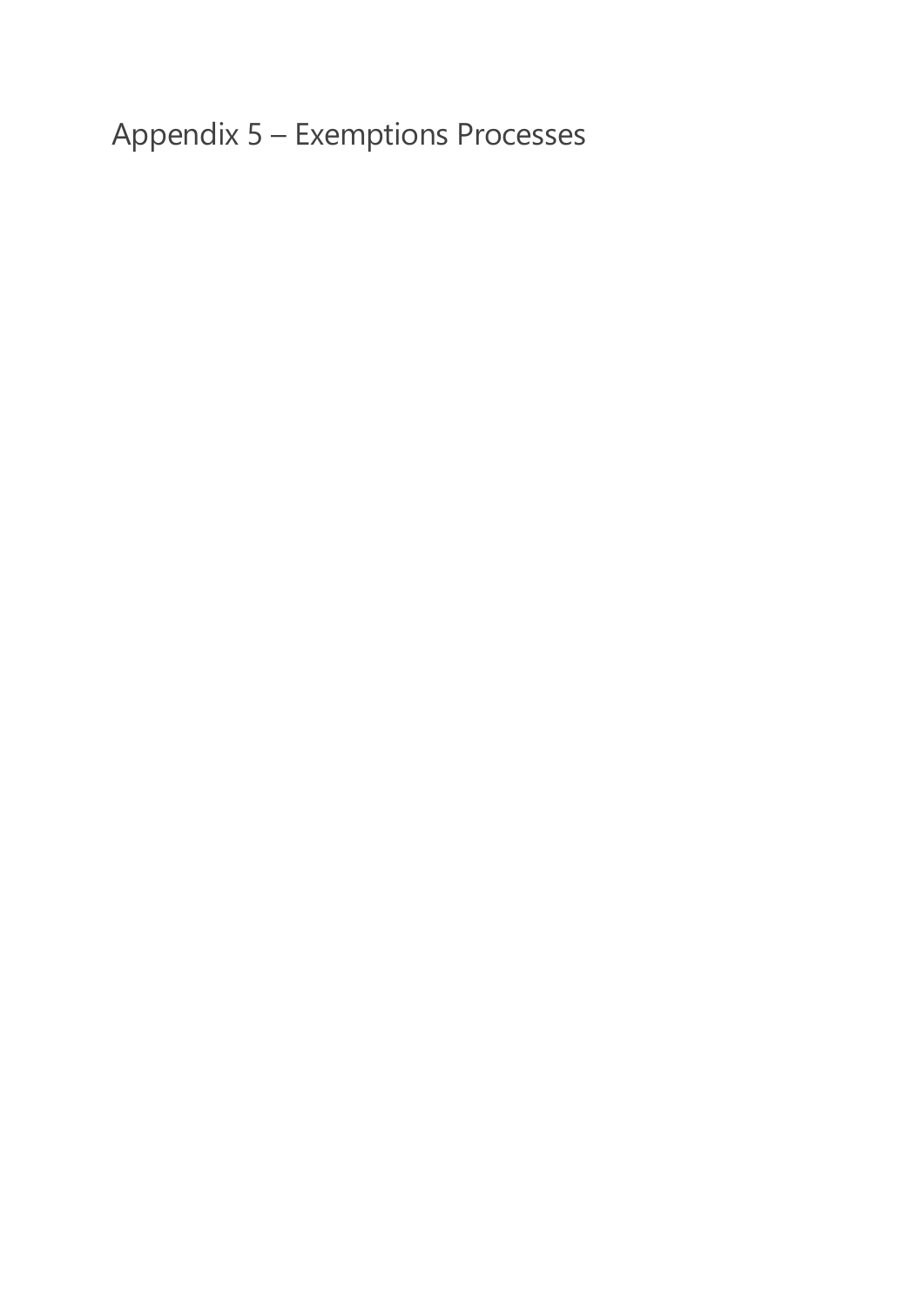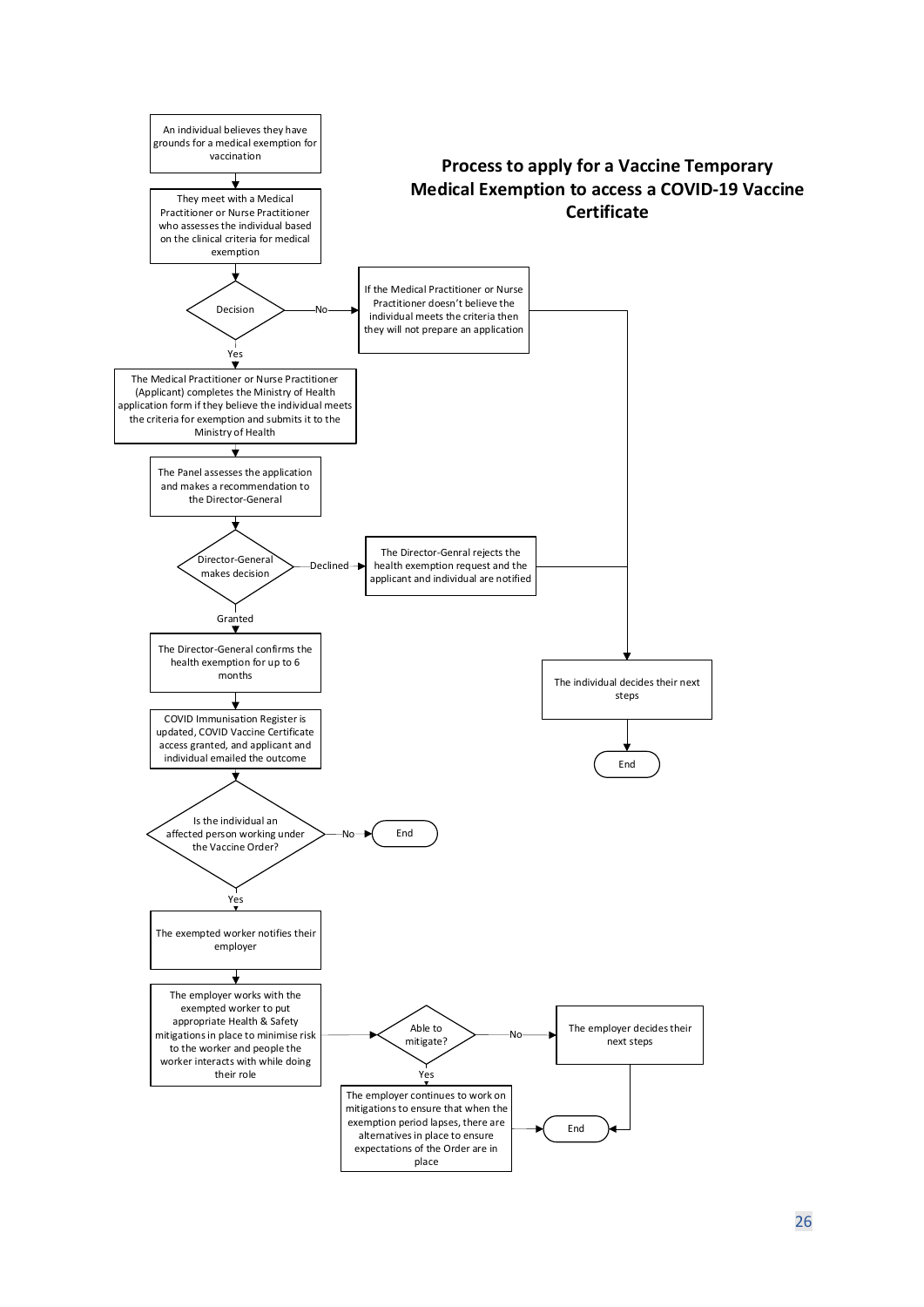